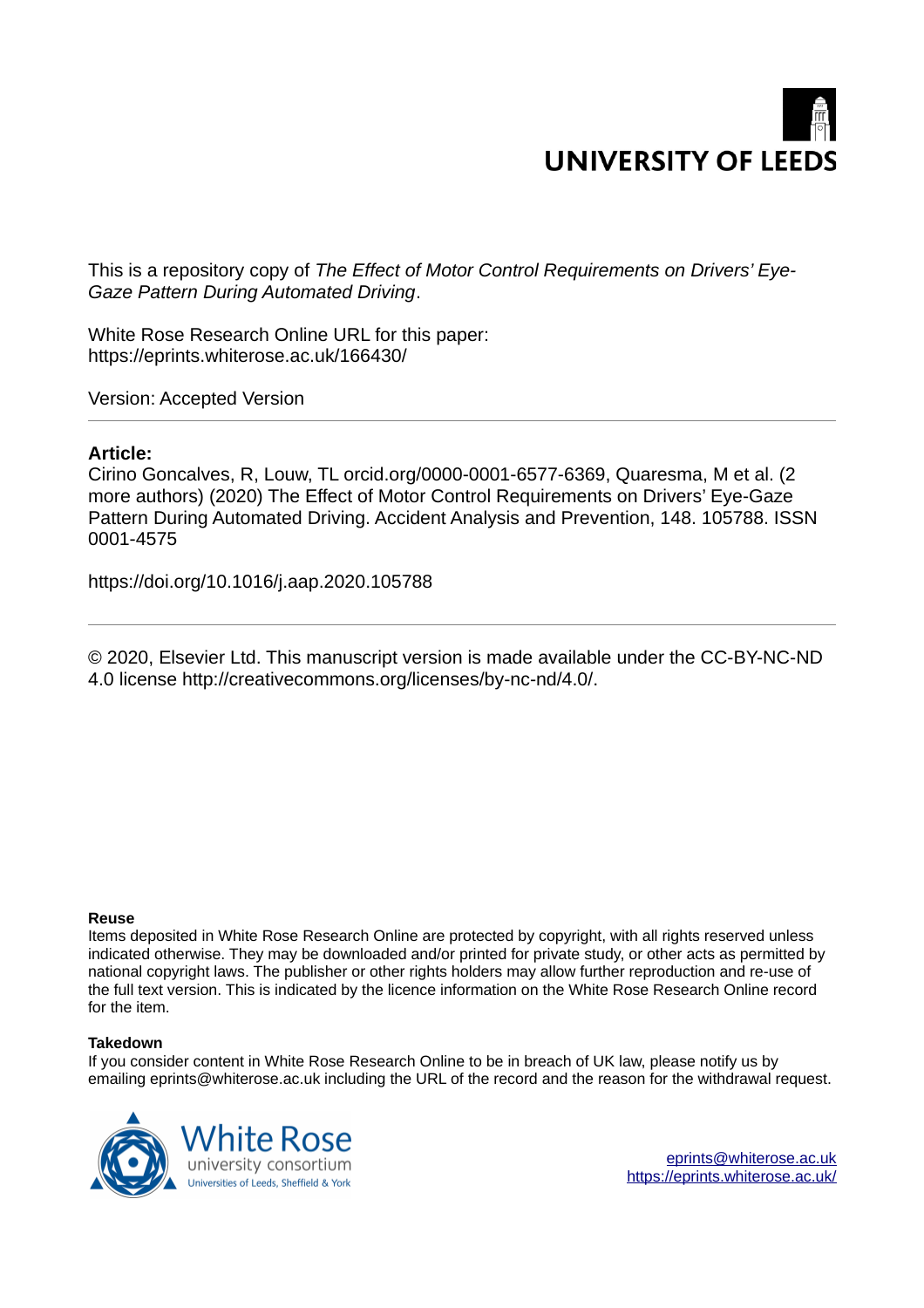# The Effect of Motor Control Requirements on Drivers' Eye-Gaze Pattern During Automated Driving

Rafael C. Goncalves Tyron L. Louw Manuela Quaresma Ruth Madigan Natasha Merat

University of Leeds | Institute for Transport Studies Pontifical Catholic University of Rio de Janeiro | LEUI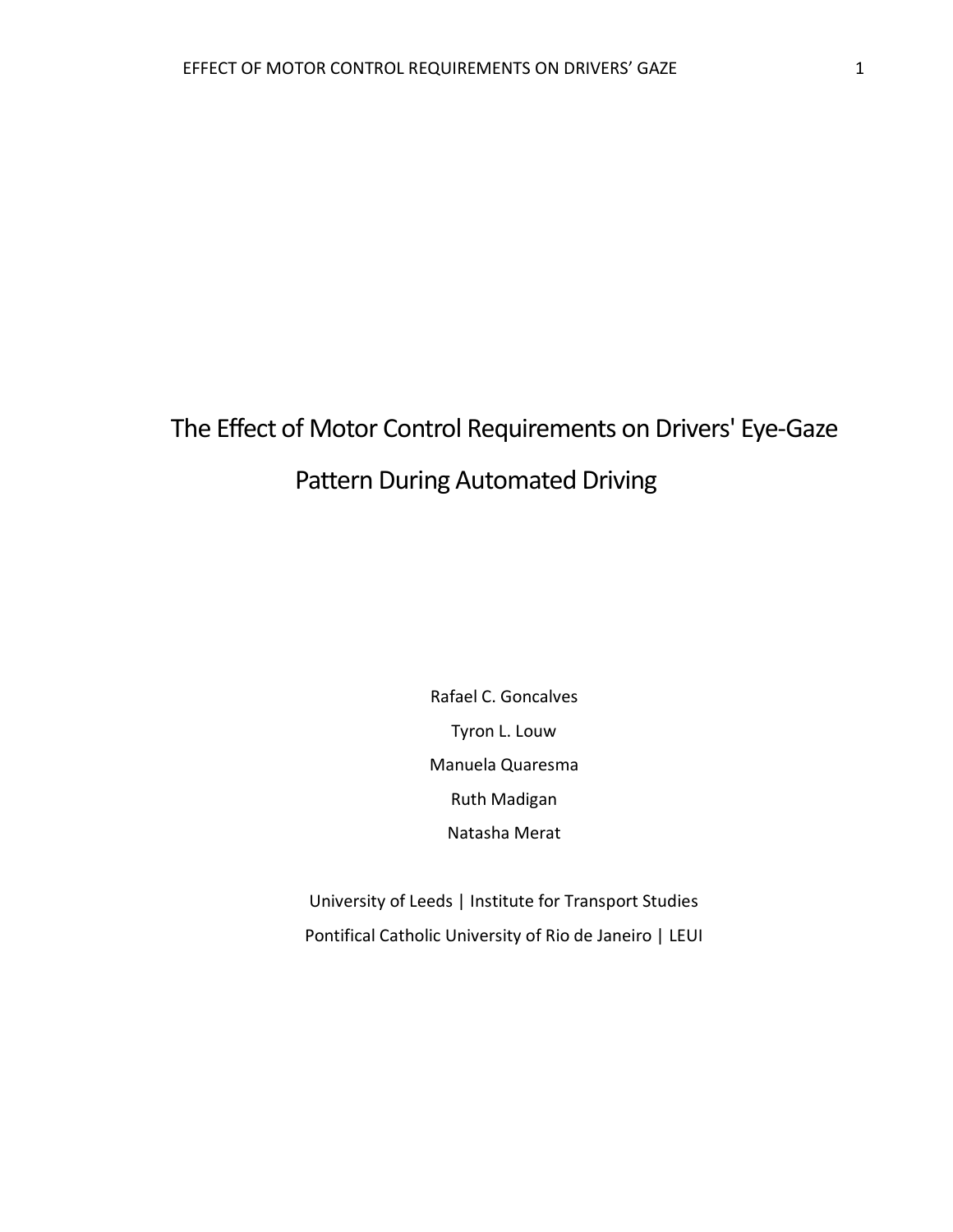# **Abstract**

This driving simulator study compared drivers' eye movements during a series of lane-changes, which required different levels of motor control for their execution. Participants completed 12 lane-changing manoeuvres in three drives, categorised by degree of manual engagement with the driving task: Fully Manual Drive, Manual Intervention Required, Fully Automated Drive (Manual drive, Partial automation, Full automation). For Partial automation, drivers resumed control from the automated system and changed lane manually. For Full automation, the automated system managed the lane change, but participants initiated the manoeuvre by pulling the indicator lever. Results were compared to the Manual drive condition, where drivers controlled the vehicle at all times. For each driving condition, lane changing was initiated by drivers, at their discretion, in response to a slow-moving lead vehicle, which entered their lane. Failure to change lane did not result in a collision. To understand how different motor control requirements affected driver visual attention, eye movements to the road centre, and drivers' vertical and horizontal gaze dispersion were compared during different stages of the lane change manoeuvre, for the three drives. Results showed that drivers' attention to the road centre was generally lower for drives with less motor control requirements, especially when they were not engaged in the lane change process. However, as drivers moved closer to the lead vehicle, and prepared to change lane, the pattern of eye movements to the road centre converged, regardless of whether drivers were responsible for the manual control of the lane change. While there were no significant differences in horizontal gaze dispersion between the three drives, vertical dispersion for the two levels of automation was quite different, with higher dispersion during Partial automation, which was due to a higher reliance on the HMI placed in the centre console.

*Keywords:* Vehicle automation, Gaze patterns, Transition of control, Visual-motor coordination, Lane change.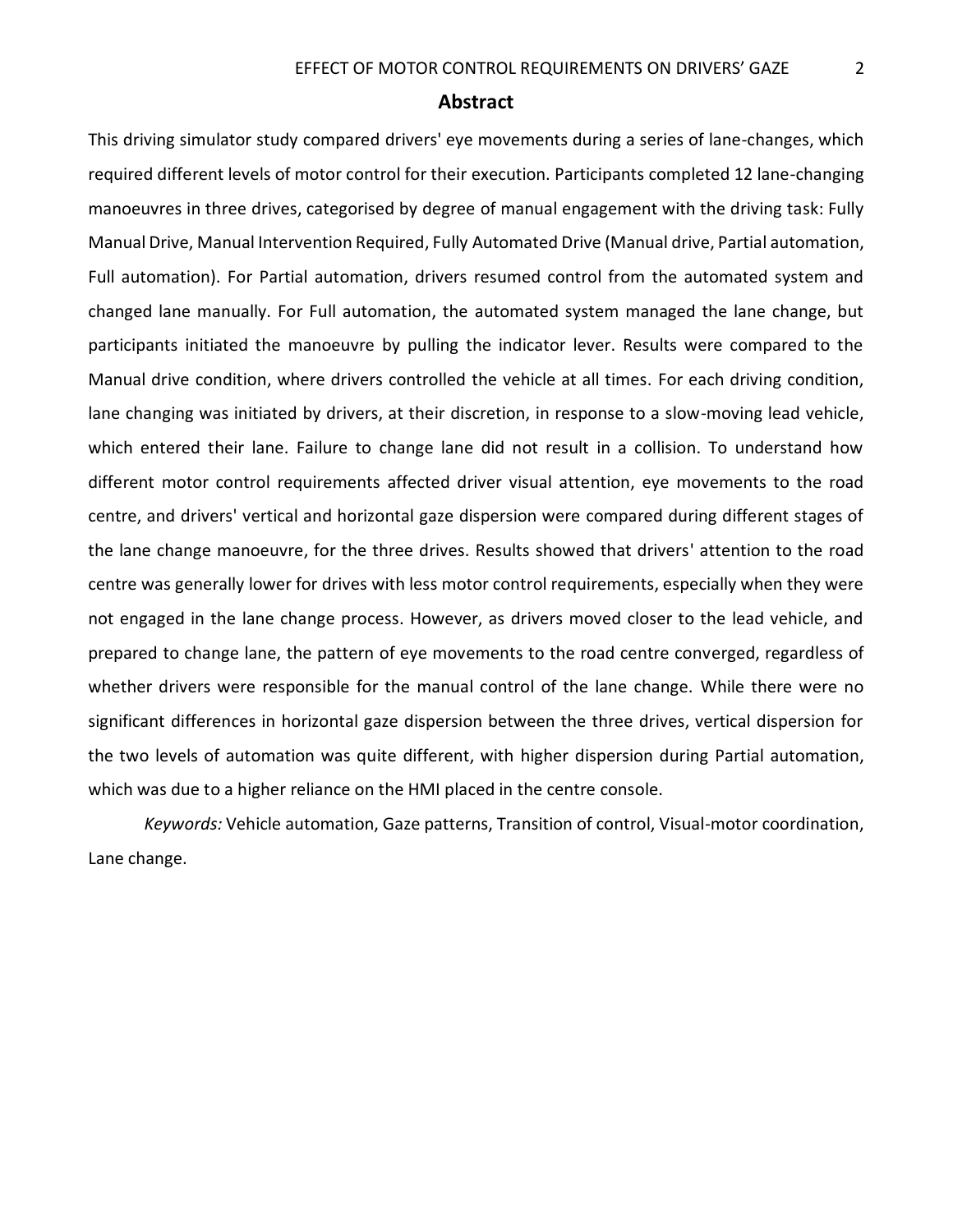# **Introduction**

The motivation for this study comes from a well-known challenge in the field of Human Factors in Transportation, which is that the introduction of vehicle automation to the driving task can remove drivers' involvement in the decision-making and control loops (Louw & Merat, 2017), and this removal may ultimately compromise drivers' capabilities to make decisions, and act appropriately, whenever their intervention for system control is required (Young, 2012). Due to their limited Operational Design Domain (ODD), some vehicles are unable to perform certain complex manoeuvres, which involve decision-making elements, such as changing lane on a busy motorway. Therefore, some authors have argued that, in these situations, drivers might need to re-acquire sufficient situation awareness (Endsley, 1995) in order to safely and accurately resume control from the system, and accomplish the desired task or manoeuvre (see e.g. Louw & Merat, 2017; Zeeb et al., 2015; Dambock et al., 2013).

According to Gartenberg et al. (2014), the process of situation awareness recovery relies heavily on visual search, where the automation's operator (a driver in the context of this research) distributes their visual attention between relevant sources of information, to create the right mental model, in a goal-directed approach, for the correct execution of a given task. In the context of the information processing required for driving a vehicle, Sivak (1996) has also stated that this is mainly a visual task, that is achieved via tight coordination with the drivers' motor control systems, allowing them to guide the vehicle in the right direction, at the desired speed. The links between gaze-based measures, attention to, and successful completion of, tasks have been established for some time in studies on human behaviour. For example, Carrrasco (2011) and Posner (1980) demonstrated that longer fixation durations towards one specific point of interest are a good indicator of where drivers are placing their attention. However, drivers' visual attention is also known to vary depending on the scenario in hand (Borji & Itti, 2013), and can also change based on the different demands imposed by the driving environment (Crundal et al., 2003). In a similar line of thought, Sullivan et al. (2012) demonstrated through a simulated driving task that drivers had increased gaze time and frequency towards a particular information source while under conditions of higher levels of uncertainty. In that sense, it is to be expected that drivers, whenever recovering control of the vehicle (assuming low levels of situation awareness), are more likely to gaze longer and more frequently towards the areas which they expect to find the most relevant information. For example, Salvucci, Liu & Boer (2001) have demonstrated that drivers' gaze during a lane change task is generally characterised by an increased number of fixations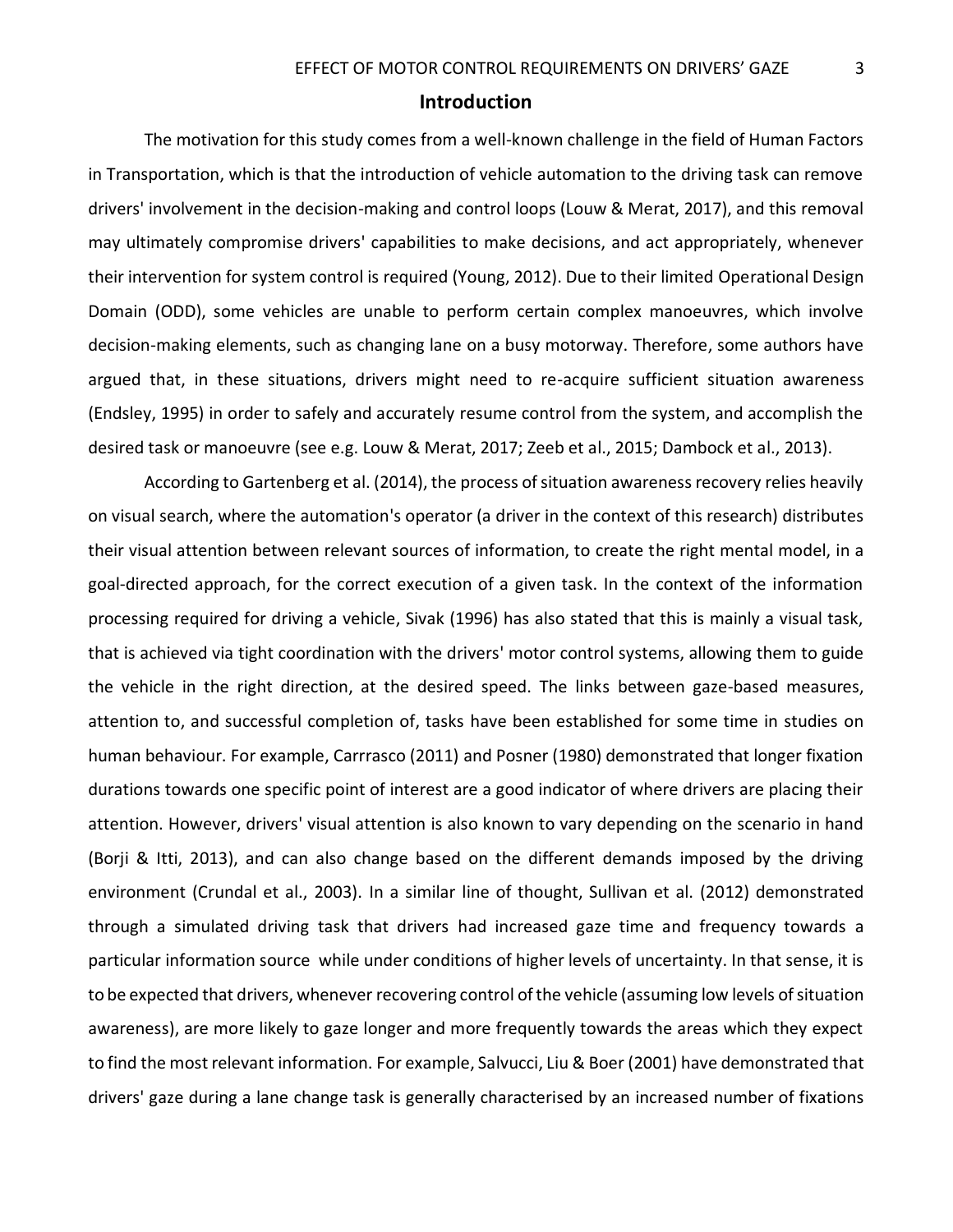towards the side mirrors, followed by a concentration of gaze towards the vehicle's heading - the destination lane.

In terms of lane-changing behaviour, Tijerina et al. (2005) report on two distinct phases of eyetracking patterns. Defining a lane change as "(…) a deliberate and substantial shift in the lateral position of a vehicle with the intent to cross a lane boundary to enter an adjacent lane (…)", these authors link eye movement patterns to two main phases of the lane changing manoeuvre. The first phase, which occurs prior to the manoeuvre itself, is characterised by the acquisition of safety-related information, allowing the driver to decide if it is safe to overtake. Examples of such safety-related information include gap acceptance, the relative speed of their vehicle, distance to the vehicle ahead, and distance to the designated location in the adjacent lane (Gipps, 1986; Zheng, 2014). In terms of eye movements, Tirjerina et al. (2005), and Doshi & Trivedi (2009) report that this phase is generally characterised by a high frequency of glances to the mirrors, as well as over the shoulder checks. The second phase, on the other hand, termed the execution phase, is extremely demanding in terms of vehicle control and requires drivers to be aware of their vehicles' acceleration, steering control, and relative position on the road (Chovan, 1994). When it comes to eye movements, using results from a naturalistic driving study, Salvucci & Liu (2002) showed that drivers generally shift their primary visual focus from their own lane to the destination lane, immediately after the onset of the lane change. This study also showed a reduction in drivers' attention to the mirrors and road ahead at this stage of the manoeuvre.

On the topic of situation awareness acquisition, Louw et al. (2015) suggest that automated driving reduces situation awareness by taking drivers "out of the loop", with two different loops involved: "(…) we suggest that "being in the loop" can be understood in terms of (1) the driver's physical control of the vehicle, and (2) monitoring the current driving situation (…)" (Merat et al., 2019, p 6.). In this broad view of the problem, drivers are not only required to look towards the road to acquire the right information for appropriate situation awareness, but also need to apply the correct visuomotor control coordination (see Wilkie & Wann, 2010; Mole et al., 2019a), and consider the correct strategic planning of their future actions (Land et al., 2006). Endsley (2006) suggest this as a critical challenge of situation awareness acquisition in automation, where high levels of, spatially dispersed, information might exceed the operators' (drivers') capabilities, limiting their ability to attend to all relevant information, enforcing the prioritisation of certain information, above others.

Following the issues described above, it is of interest for the current state of the art on Human Factors in Automation research to understand if, and how, drivers' gaze behaviour is affected when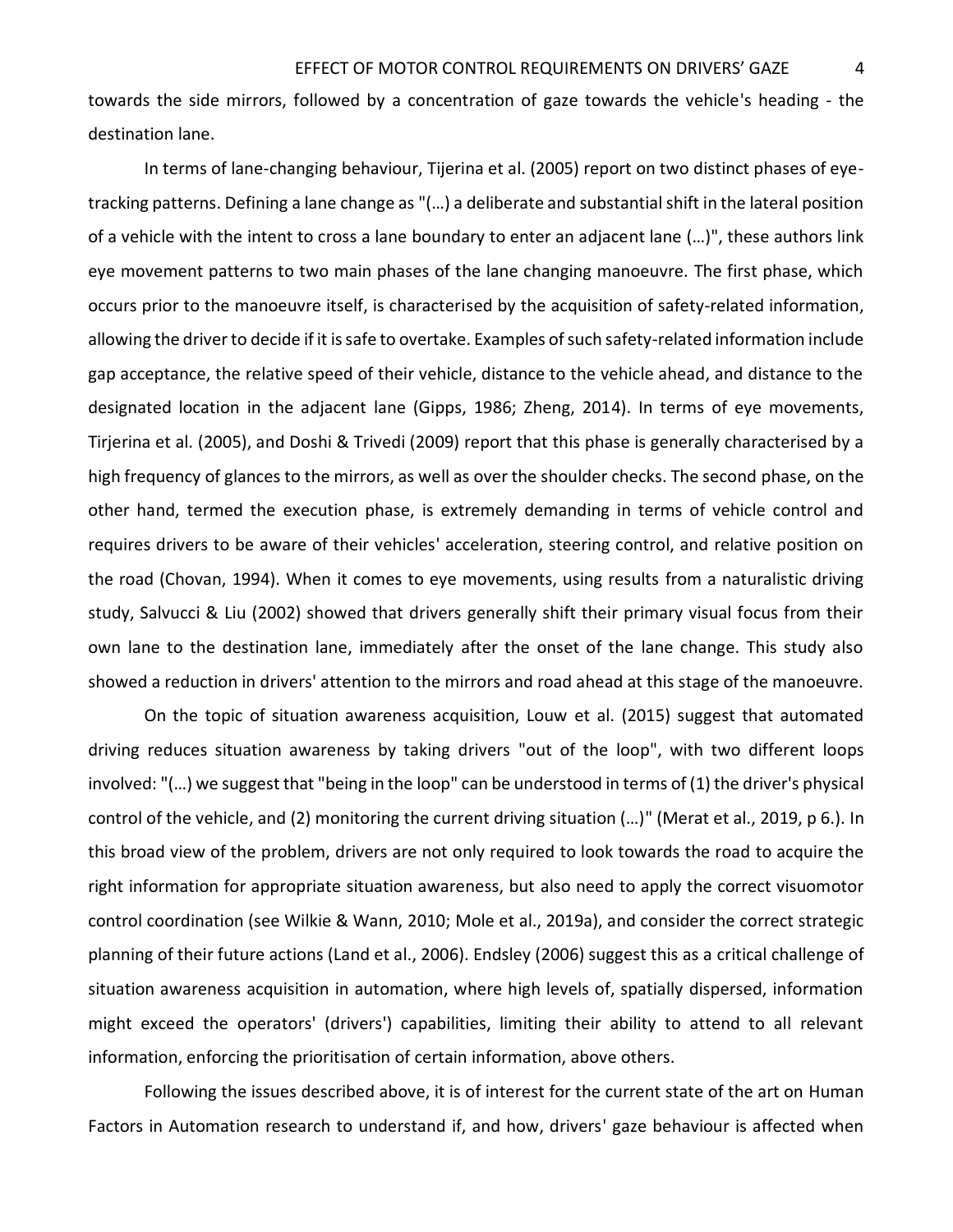## EFFECT OF MOTOR CONTROL REQUIREMENTS ON DRIVERS' GAZE 5

they relinquish control from the vehicle (which is thought to fundamentally change the context of the task, see Parasuraman et al., 2000). It is also important to establish whether different levels of motor control, as determined by the level of automation, have different effects on this gaze behaviour, and, therefore, drivers' strategies for gaining situation-awareness, and ultimately, safe resumption of vehicle control. In this paper, motor control requirements is defined as the need for drivers' to actively monitor and guide the lateral and longitudinal movement of the vehicle, by interacting with the vehicle controls (cf. Merat et al. 2019). In this sense, it is expected that tasks with higher motor control requirements would demand the driver to coordinate their steering wheel and pedal movements to match their desired goal, based on the visual information acquired from the vehicle's movement (visual-motor coordination, Wilkie & Wann, 2010).

Previous simulator studies, investigating the lack of physical control during the driving task (generally caused by engaging automation) have reported an increased gaze dispersion away from the centre of the road, whenever drivers were not in control of the vehicle (Mars & Navarro, 2012; Mackenzie & Harris, 2015; Louw & Merat, 2017). Such patterns are even seen to be true for highly demanding phases of the driving task, such as curve negotiation. Mole et al. (2019a) suggest this change in gaze behaviour can be problematic since the interruption of the perceptual-motor coordination used in tasks such as driving can reduce the association between drivers' eye fixations and the vehicle's heading, which can reduce safety if automation fails (see also Mole et al. 2019b).

However, according to Mars and Navarro (2012), drivers' gaze behaviour pattern during curve negotiations in automation does not change significantly, compared to that seen during manual control, with drivers diverting a similar proportion of gaze to the same locations in given periods of time. The authors suggest that the eyes seem to follow the movement of the vehicle's heading, even when drivers are not in manual control, arguing that the placement of drivers' vision is not just affected by the bidirectional coordination between the eye and arm-motor systems, but also by kinematic cues caused by the visual perception of motion. However, an increased dispersion in drivers' gaze was also observed in this study, which, as suggested by Mole et al. (2019a), might affect drivers' ability to resume motor control, whenever required, especially after long periods of automated driving.

For less demanding driving situations, Mackenzie & Harris (2015) observed that drivers not in manual control of the driving task tend to prioritise scanning activities (e.g. looking for hazards in the periphery) over control-related gaze monitoring, such as looking towards vehicle heading. According to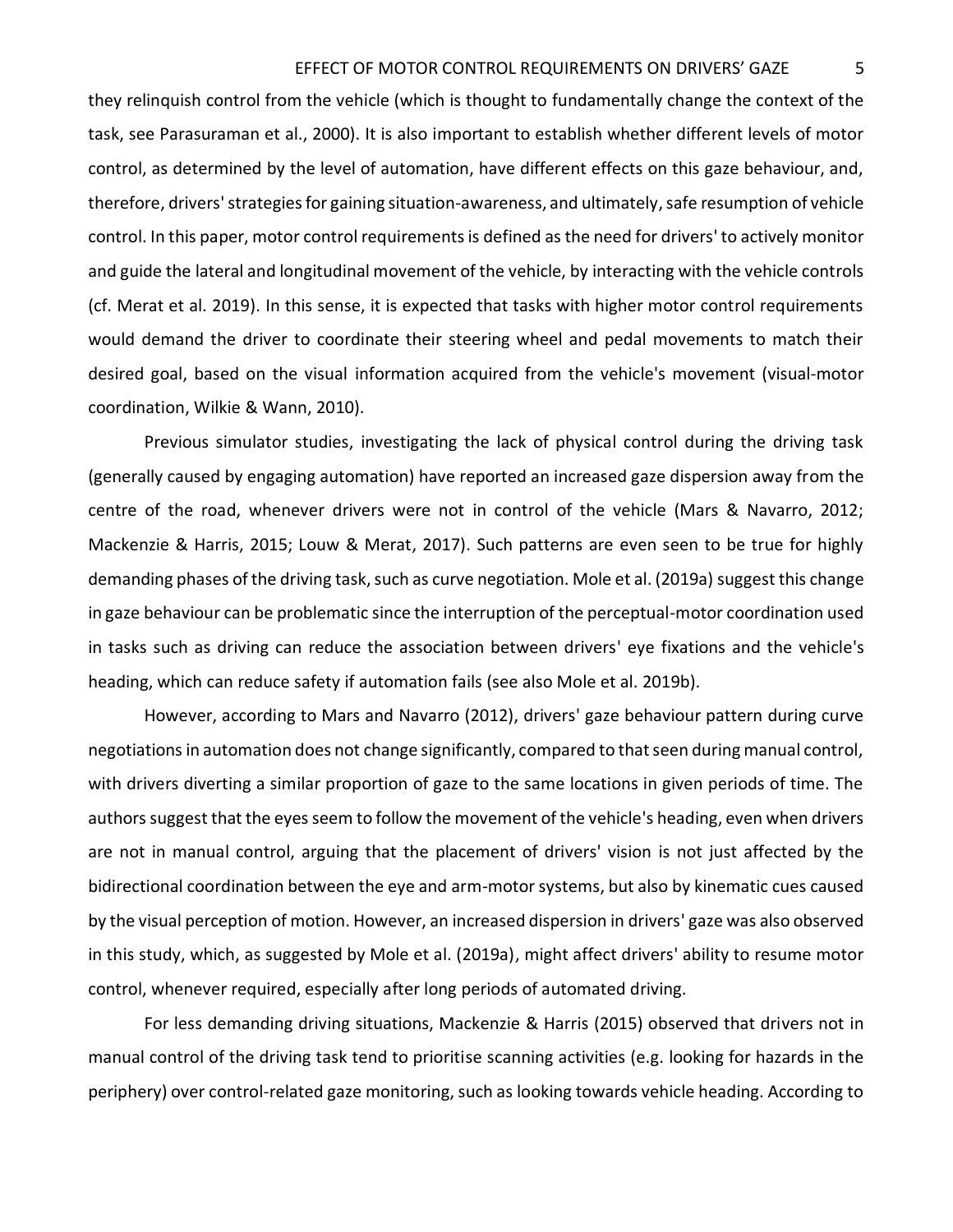these authors, the importance of some information falls in favour of others, when we are not actively in control of the task, since, we as drivers tend to gaze towards what it is important to us.

However, it is important to note that the above studies were conducted in quite simple driving environments, in order to focus specifically on the effect of motor control of the vehicle as a dependent variable. The limitation of such an approach is that it lacks applicability for more complex scenarios, such as automated lane change manoeuvres, which might impose new demands on the driver, leading to a change in gaze behaviour patterns, as suggested by previous literature (see Crundal et al., 2003; Borji & Itti, 2013). Therefore, to understand how different levels of engagement with the control loop affect the way drivers disperse their gaze to acquire situation awareness for a response to a given task, it is necessary to isolate the need for motor control as a dependent variable, but in more complex scenarios, which require higher levels of decision-making that may influence gaze scanning behaviour.

## **Current study**

This study forms part of a larger research programme related to the EU-funded AdaptIVe project (Grant Agreement No. 610428), the aim of which was to provide a deeper understanding of drivers' behaviour during transitions of control from automation to manual driving. The goal of the current study was to investigate drivers' visual scan patterns during a number of lane changing tasks, which, based on the level of automation engaged, differed in terms of the level of motor control, and decisionmaking required. It was hypothesised that drivers with different motor control demands would give priority to different kinds of information, such that drivers in active control of the vehicle would focus more on the vehicle's heading. In contrast, drivers without motor control of the task would focus on hazard perception routines, characterised by a higher lateral gaze dispersion during task execution.

# **Method**

# **Participants**

A total of 30 fully-licenced UK drivers were recruited for this study, using the University of Leeds Driving Simulator (UoLDS) participant database. One person withdrew from the study, and results are, therefore, based on the remaining 29 participants (15 male and 14 female). All participants had at least 2 years' driving experience (M = 13.62, SD = 9.62) and varied in age between 21 and 60 years (M = 34.21, SD = 8.94). Participants received a full set of instructions for the study and were compensated £20 for taking part. The study received approval from the University of Leeds Ethics committee (Reference Number LTTRAN-054) and took just under two hours to complete.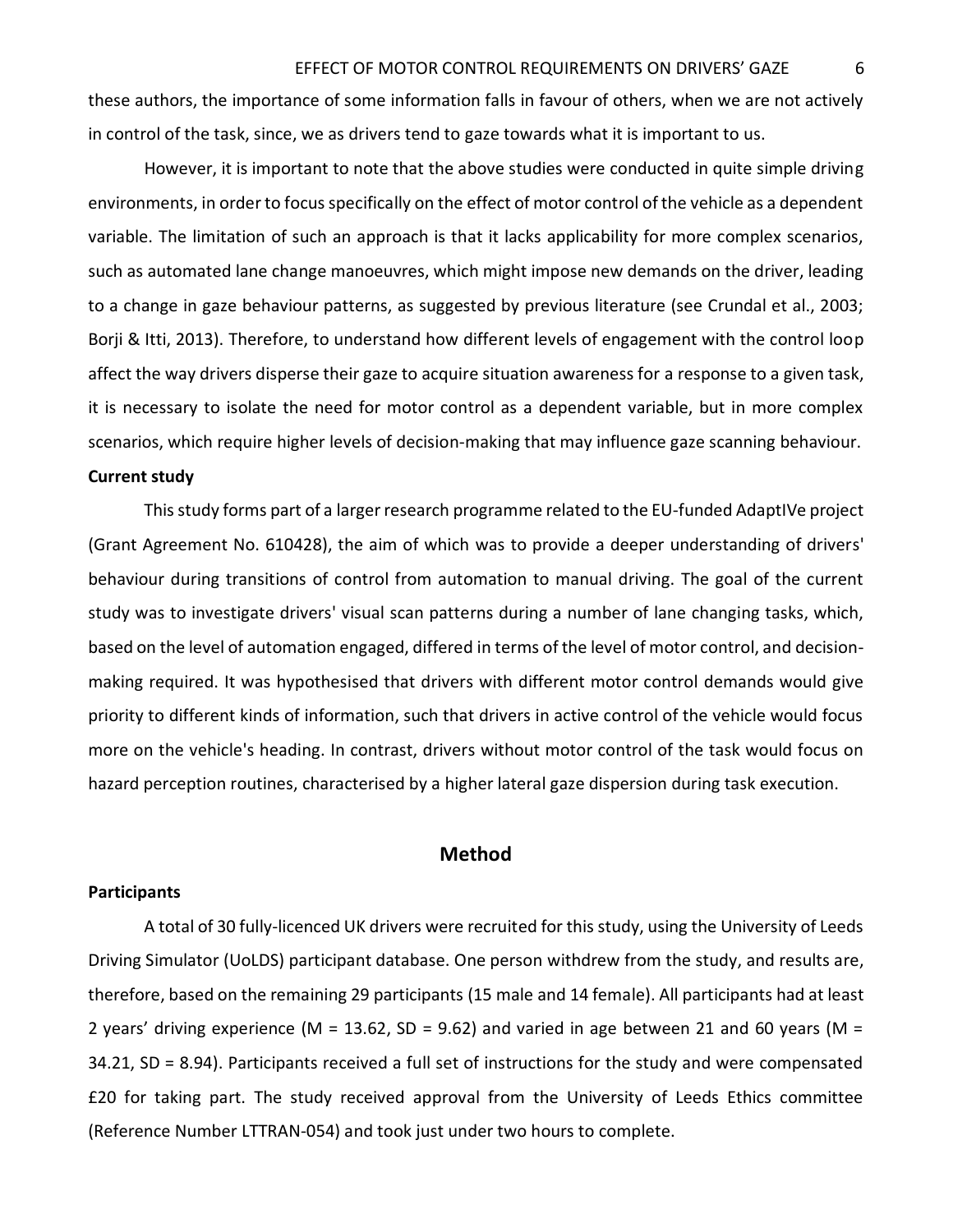# **Materials**

The experiment was conducted using the University of Leeds Driving Simulator, which consists of a Jaguar S-Type cabin, with fully operational controls, located inside a 4m spherical projection dome, with 300° projection angle and equipped with an 8 degrees of freedom motion system (see [Figure 1\)](#page-7-0). A Seeing Machines FaceLab eye tracking device (v4.5) was used to record participants' eye movements at 60Hz.



*Figure 1 The University of Leeds Driving Simulator* 

#### <span id="page-7-0"></span>**Design and Procedure**

The experiment followed a 3 (automation level) x 12 (lane changing manoeuvre) repeatedmeasures, within-subjects, design, where all participants had to perform the same task under three different levels of automation condition: Manual drive, Partial automation, and Fully Automated Drive (Full automation). These were presented in a fully counterbalanced order.

The experimental scenario involved travelling on a three-lane motorway, with a speed limit of 70 mph, where automation (if present), was available in the middle lane. There was a regular flow of traffic (70 mph) in lane one of the motorway (to the left of the ego vehicle), and no vehicles in lanes 2 or 3 (see [Figure 2\)](#page-8-0). For automation to be activated, participants were required to enter the middle lane (lane 2) and maintain the speed limit, while also driving in the centre of the lane. The 80.64 km long road depicted a typical UK motorway, and consisted of straight sections of road, with a few gentle curves (252 m with a 1km radius).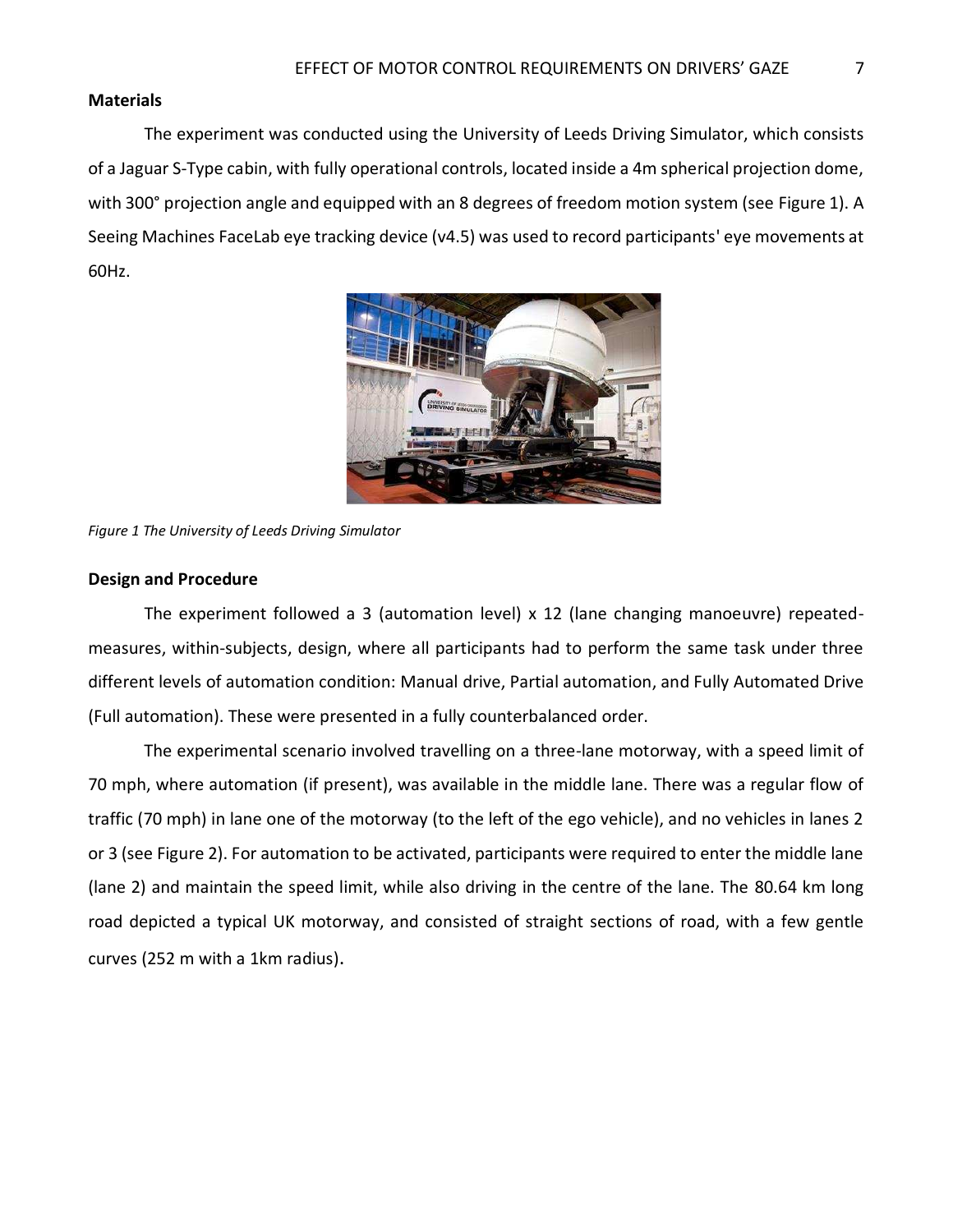

<span id="page-8-0"></span>*Figure 2 Representation of the various phases of the traffic scenario during the Lane Change experiment (Avg. 34.22 seconds duration).* 

During each of the three drives, 12 events were choreographed, where a vehicle from the left lane (lane 1) entered the middle lane (lane 2) and gently reduced its speed (to around 50 mph), slowing the ego vehicle down and prompting the need for a lane-changing manoeuvre by participants. Here, participants were asked to change lane, if they so wished, and if they did not overtake the lead vehicle, no critical event ensued, and drivers were simply caught behind this slow-moving vehicle. After overtaking the lead vehicle, participants were required to move back into the middle lane, as soon as it was safe to do so and return their speed to 70 mph, in order to reengage the automated system (for the two automated drives).

For the two automated drives, participants were told that they were not required to monitor the environment. They were instructed to only interact with the steering wheel during the manual sections of the drives, or during the take-over situations (whenever required). The Human-Machine Interface (HMI), located in the centre cluster, presented different information related to the behaviour of the system. The HMI was developed in conjunction with CRF (Fiat) as part of the AdaptIVE project (see also Madigan et al., 2018 for further details). Details of the HMI for each driving condition are outlined below:

*Manual drive:* The driver was entirely in control of the vehicle's lateral and longitudinal position (SAE level 0; SAE, 2018). All the overtaking manoeuvres and vehicle control were performed manually by the participants. In terms of HMI, as automation was not available throughout the manual condition, no automation-related information was displayed (see [Figure 3\)](#page-9-0).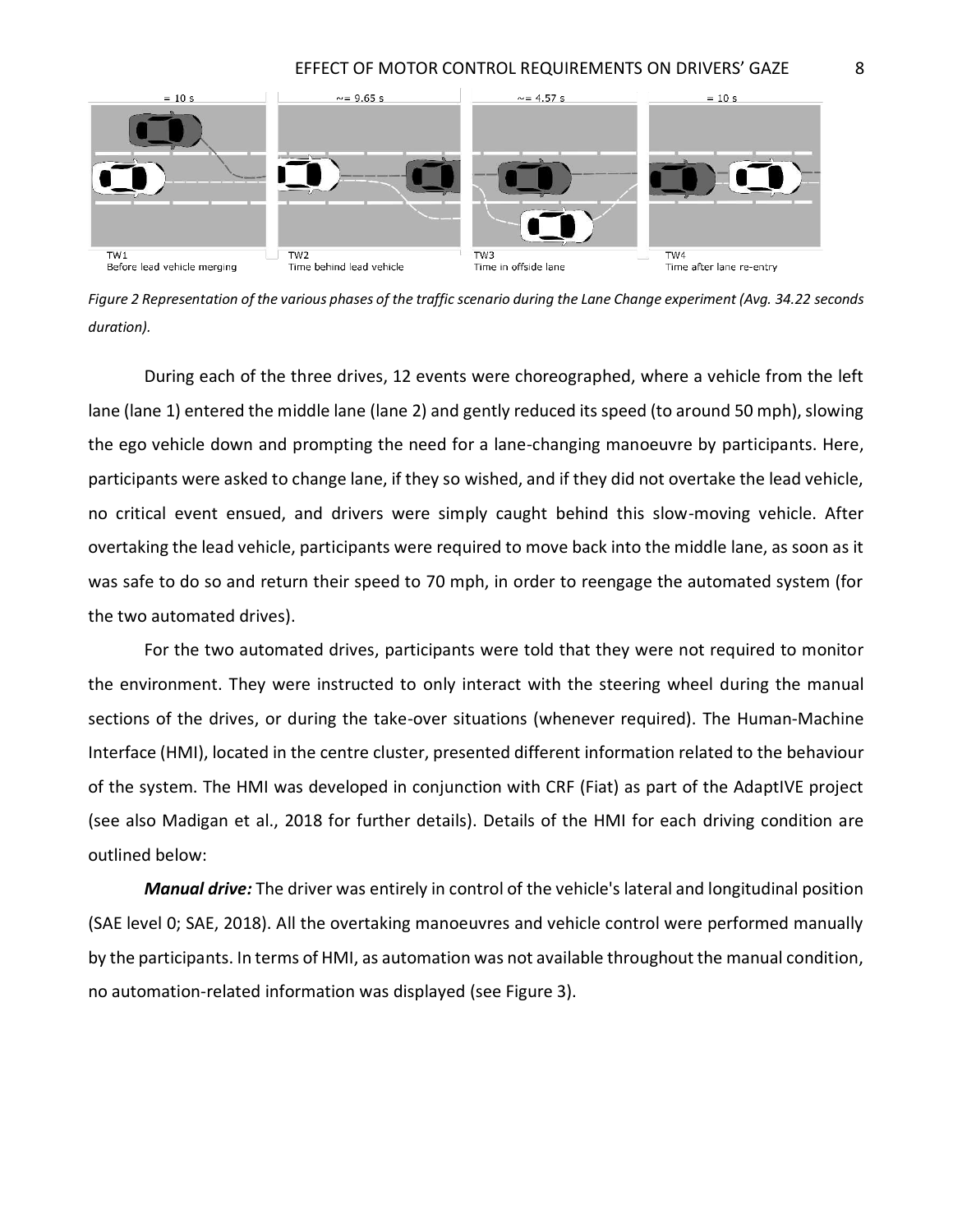

<span id="page-9-0"></span>*Figure 3 HMI for Fully Manual Drive (no automation available). Designed by: CRF.* 

*Partial automation:* Here, both lateral and longitudinal control of the vehicle in the centre lane were managed by the system, with a combination of an Adaptive Cruise Control (ACC) and a Lane-Keeping System (SAE level 2). The system maintained the vehicle position in the centre of the middle lane at 70 mph unless there was a lead vehicle, in which case it would slow down, maintaining a 2 seconds headway. In this condition, the system was not able to perform an overtaking manoeuvre. Therefore, drivers were expected to regain control of the vehicle and change lane when they wished to overtake the lead vehicle. In this condition, the system could be disengaged using three different methods: 1) by pulling the right indicator stalk (as with engaging the system); 2) by pressing the accelerator pedal; 3) bymoving the steering wheel more than 2 degrees. In terms of HMI, the system started with the same information as in manual driving and informed drivers when the automation was available, by means of a flashing blue steering wheel icon (see [Figure 4\)](#page-9-1). Once the automation was engaged by the driver, the colour of the steering wheel icon changed to green. When the automation was disengaged by the driver, the HMI would present a written message stating, "You are back in Manual Mode". The system in this condition also provided a "beep" sound whenever the automation was engaged or disengaged.



*Figure 4 HMI for Manual Intervention Required condition. Designed by CRF. Left: automation available, Middle: automation on, Right: driver back in manual control.* 

<span id="page-9-1"></span>*Full automation:* Similar to the previous condition, this system also assumed lateral and longitudinal control of the vehicle. The main difference between this system and Partial automation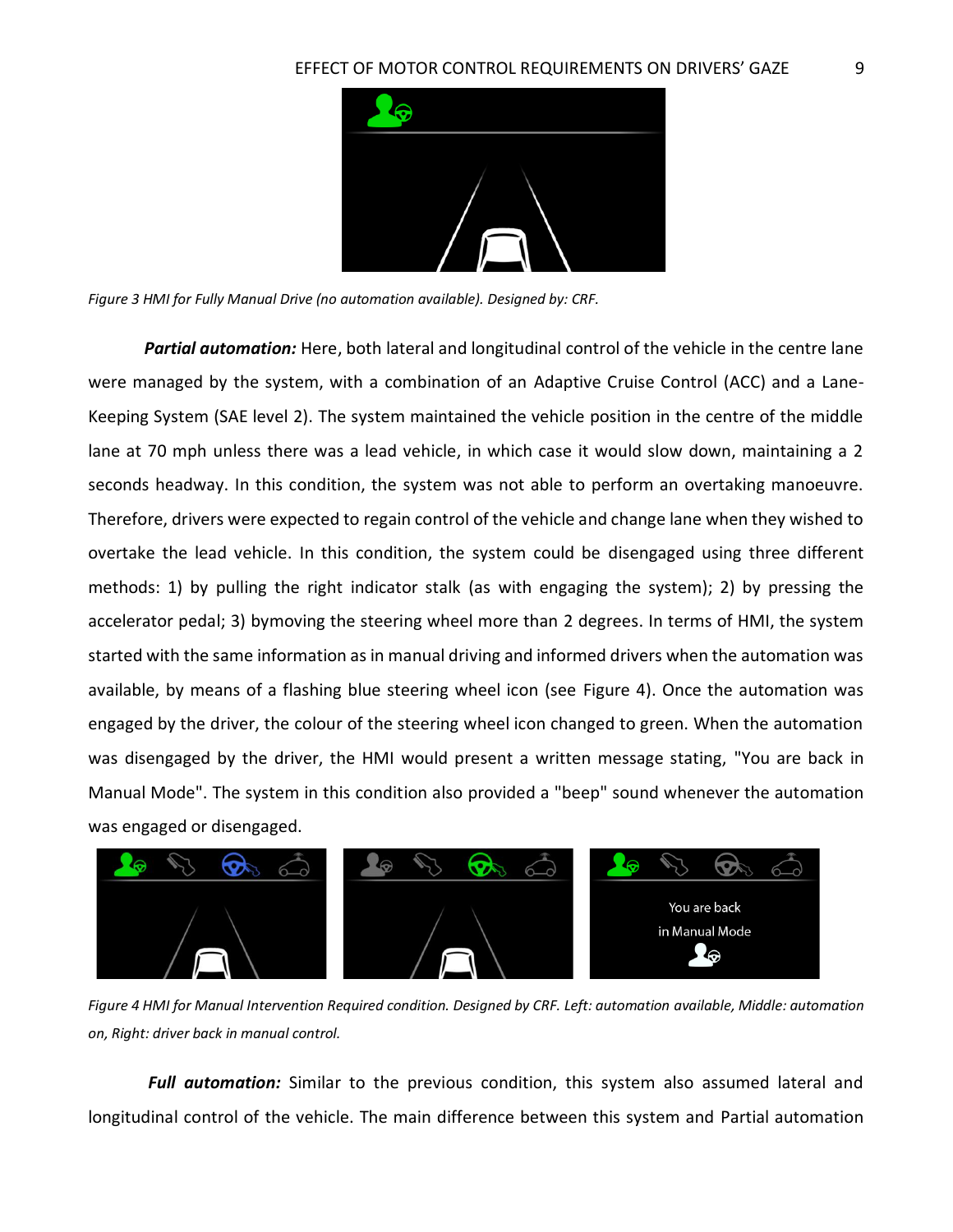## EFFECT OF MOTOR CONTROL REQUIREMENTS ON DRIVERS' GAZE 10

was that, here, the system could perform the overtaking manoeuvre. The only intervention required from the driver was to move the indicator lever in the direction they wanted the lane change to occur, and the system would then perform the manoeuvre. Regarding the HMI, when the automation was on, a green car icon appeared on the screen (instead of the steering wheel from the Partial automation condition), and the background also turned to green, distinguishing itself from the Partial automation condition. When participants moved the indicator stick, an arrow icon appeared on the screen, pointing to the direction of the manoeuvre.



*Figure 5 HMI (Human-Machine Interface) for Fully Automated Driving condition. Designed by CRF (Centro Ricerche Fiat). Left: Automation on, Middle & Right: vehicle changing lane automatically.* 

# **Statistical Analysis**

The data was compiled and treated using MatlabR2016a and analysed using IBM SPSS v21. Kolmogorov-Smirnov tests (Conover, 1999) were used to check for normality and showed that part of the data was not normally distributed and presented a slight positive skew. In order to apply parametric statistical tests, logarithmic transformations were made in cases where it was applicable. All the plots presented below are based on the untransformed data, but the ANOVA test results are based on the corrected/transformed samples. An α-value of 0.05 was used as the criterion for statistical significance, and partial eta-squared was computed as an effect size statistic. Where Mauchly's test indicated a violation of sphericity, degrees of freedom were Greenhouse-Geiser corrected.

## **Research Variables**

Eye-tracking measures can be noisy and prone to loss of quality. Therefore, data filtering and selection were applied, using Facelab's algorithms, to avoid biasing the results with low-quality data. The first criterion was gaze quality, which excluded from the dataset all cases with less than 75% good gaze tracking, according to Facelab's algorithm (quality levels < 1). Also, due to some possible detection failures (e.g. when drivers' head was down), some of the data points suggested that drivers looked outside the simulator's projection field. A filtering algorithm was, therefore, applied, excluding all data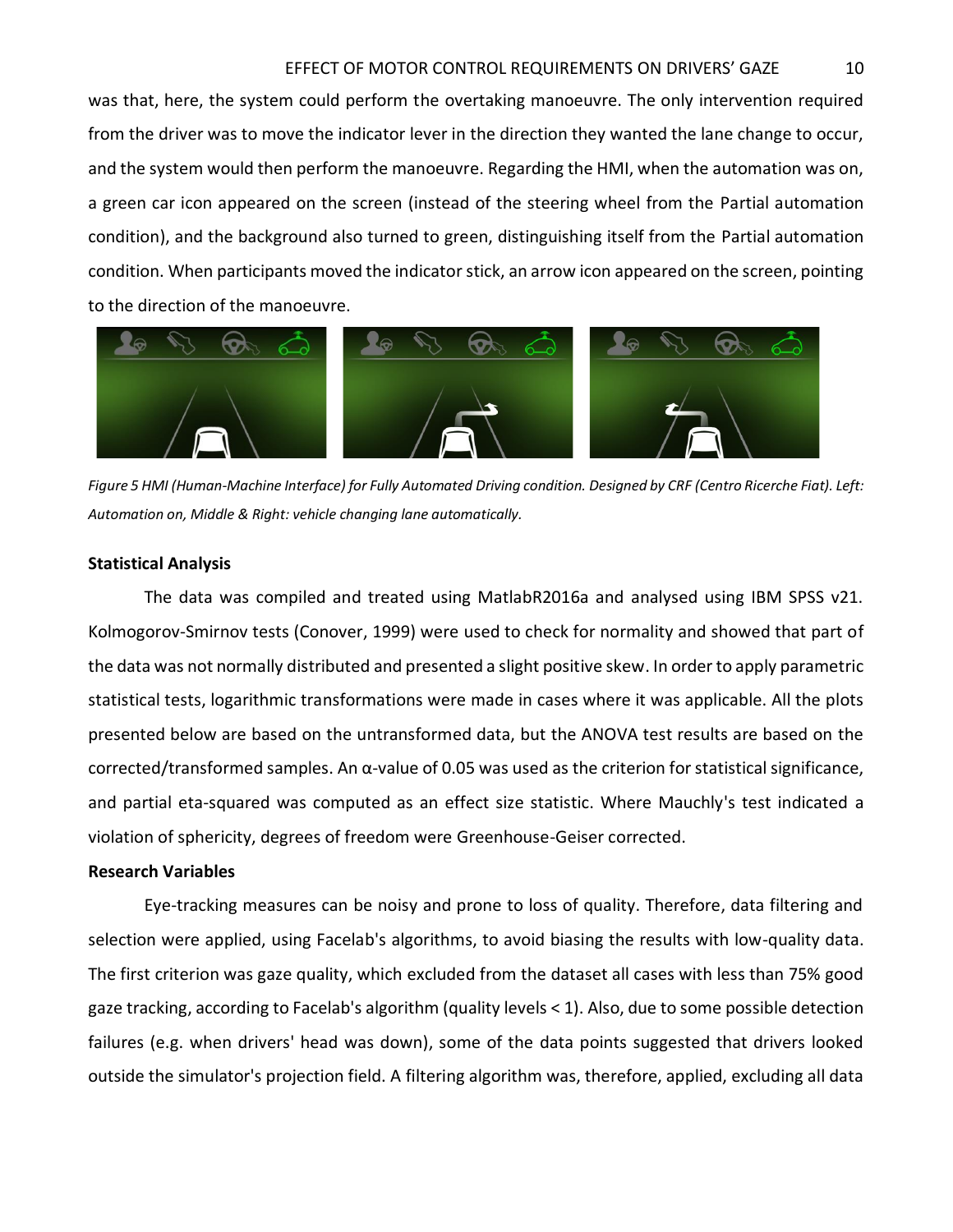points that were consistently far away from the interior of the vehicle, or the projection scene inside the simulator dome.

In this study, two main eye-tracking measures were used to assess drivers' visual attention to the road, and vehicle controls, during the 12 lane-change manoeuvres. The first measure involved calculating the percentage of drivers' eye fixations to five main areas, including the road centre (PRC – Percentage Road Centre; see Victor, 2005; Carsten et al., 2012; and Louw et al., 2017). As in all previous studies conducted in our laboratory, the reference point for this metric was defined for each participant as the mode of their gaze fixations within a 6° circular limit (Carsten et al., 2012; Louw et al., 2017; Merat et al., 2014; Louw et al., 2017). The other four areas of interest (AoIs) were defined as diagonal sections equally divided from the road centre. The top AoI includes both the far road ahead and the rearview mirror; the left and right AoIs include the view of the side lanes, as well as the wing mirrors and the shoulder checks; and the bottom AoI constitutes both drivers close view of the road ahead and their view of the instrument cluster (where the system's HMI is located). Any variations in this measure over time, and across the three different drives were explored. Fixations were calculated based on a 200 ms threshold.

Drivers' fixations to the AoIs were analysed for each overtaking event, and divided into 17 intervals of 2 s, using the time for exiting the middle lane as a reference starting point. The remaining time windows were decided based on the mean duration of each step of the lane changing manoeuvre performed by the drivers (as can be seen in [Figure 2\)](#page-8-0). This resulted in 10 intervals before and 7 after the lane change. It must be noted that several different time intervals were tested here (between 1s and 5s), but smaller chunks of time led to fixation percentages of 100% or 0% - suggesting that one second was too short for drivers to deviate their eyes. Larger intervals of 3 or 5 s did not reveal the subtle changes in drivers' gaze behaviour (e.g. from the planning to the execution phase of the manoeuvre, when drivers changed their strategy in a very short period). Therefore, observing changes in 2-second intervals, which started 10 seconds before the mean point at which the lead vehicle began its manoeuvre to the middle lane (flagged by the simulator software) until 10 seconds after the mean point at which the ego vehicle re-entered lane 2 after the overtaking manoeuvre (mean duration of 34.22 seconds) was chosen to assess fixation patterns in this study.

The second metric used was an investigation of drivers' vertical and horizontal gaze dispersion. This was calculated using the mean of the standard deviation of raw gaze and pitch values. A similar approach was used by (Chapman & Underwood, 1998), as an indicator of drivers' scanning behaviour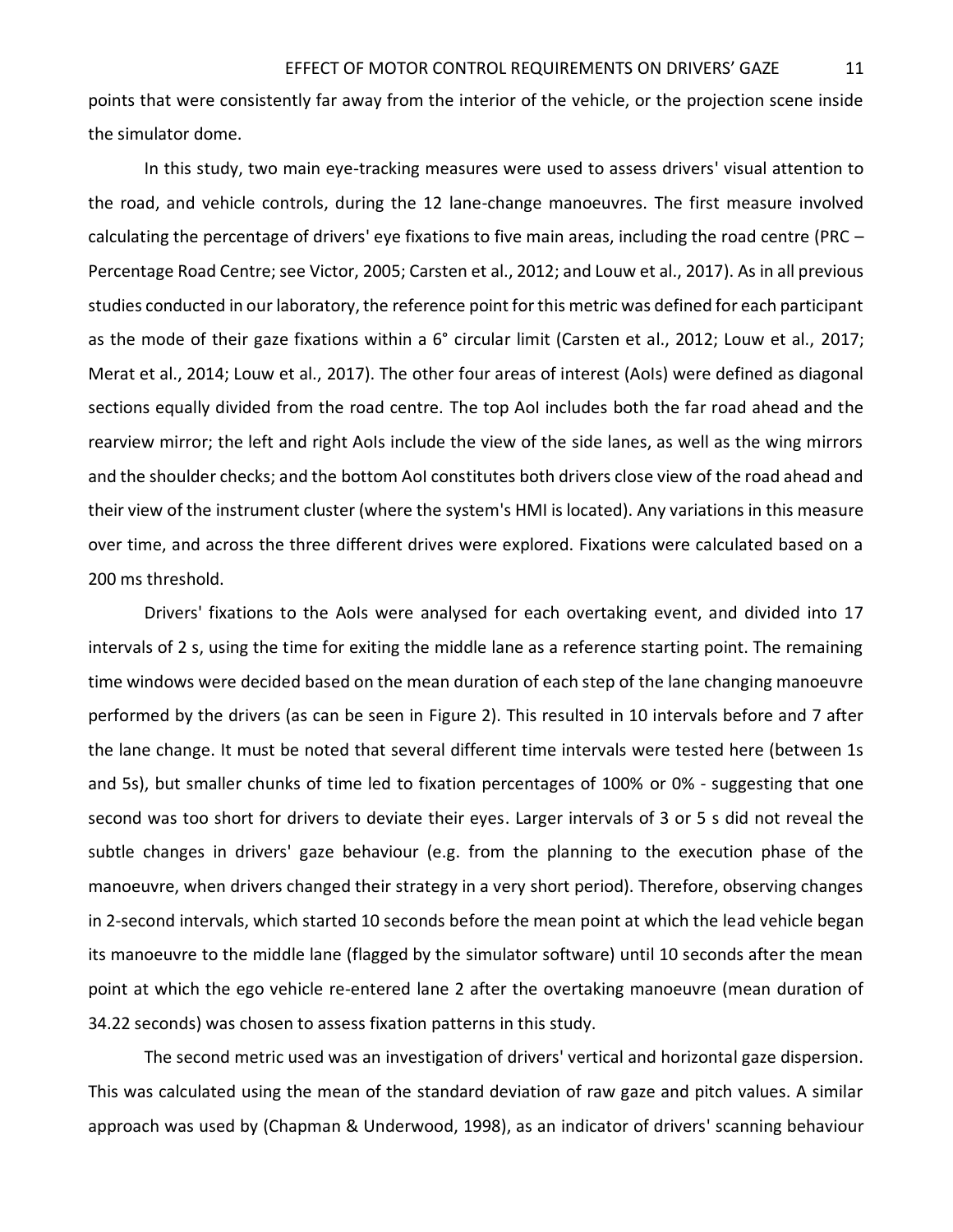for strategic-based information, due to increasing demands imposed by the driving environment. An increase in dispersion was expected during the planning and execution of the lane-changing manoeuvre in this study, to denote drivers' scanning behaviour during decision-making. We were particularly interested in establishing if this pattern was different across the three drives. It was hypothesised that, at least in manual driving, increasing demands of the drive, such as those required during lane changing, would increase the dispersion of fixations, as drivers moved their visual attention between the lead vehicle, the adjacent lane, the destination lane, and the vehicle HMI, to gather information about their eminent manoeuvre. Understanding whether the same pattern was present for the two levels of automation and similar to that seen in manual driving, was relevant here. Therefore, it was important to establish whether the timing and type of dispersion varied between the three drivers, as drivers' responsibility, decision-making, and levels of motor control, changed across the three different drives. However, using overall gaze dispersion based on short time intervals (as the two seconds used in the previously mentioned analysis) could lead to potential data quality issues and, therefore, limitations when interpreting our results. The reason is that gaze dispersion is sensitive to the overall number of observations in the dataset, as it is recalculated at every time interval, ignoring the deviation which happened in the previous iterations. To address this issue, average levels of vertical and horizontal dispersion were plotted for the three drives, based on four main time windows (the size of these time windows was different for each driver, as it was based on the time they spent in each step of the manoeuvres). The four Time Windows were identified as follows: 1) 10 seconds before the lead vehicle entered the middle lane; 2) from the lead vehicle's arrival in the middle lane, until the time when participants started the lane change (*M =* 9.65 s, *SD =* 2.91 s); 3) from the point participants exited the middle lane, until they returned to it, thereby completing one lane change manoeuvre (*M =* 4.57 s, *SD =* 3.88 s); and 4), 10 seconds after return to lane 2 (see [Figure 2Figure 3\)](#page-8-0). The division of those four time windows (TW) is based on Tijerina et al.'s (2005) definition of a lane change task , as the visual attention demands for the task may vary in the different stages of a lane change. TW1 was used to understand how drivers disperse their visual attention during a free drive with no vehicle in front; TW2 is the representation of the decision-making phase of the lane-changing task; TW3 represented the execution phase, and the TW 4 is the point where drivers confirm the appropriate execution of the manoeuvre and return to free driving.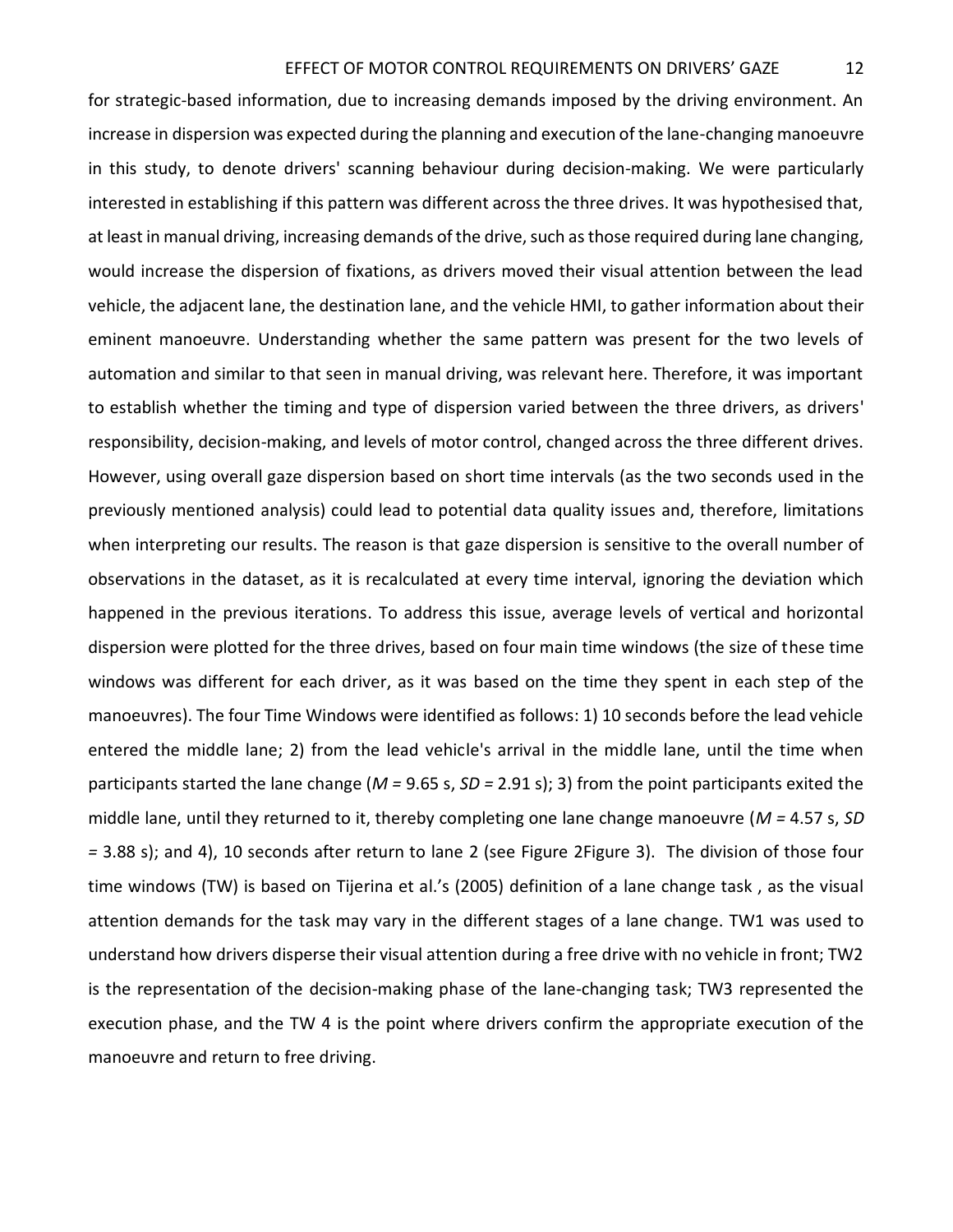# **Results and Discussion**

## <span id="page-13-0"></span>**Percentage Road Centre**

First, assess whether there were any learning effects in the data sample, a Two-way repeatedmeasures ANOVA was conducted on the percentage of fixations to the road centre to measure the effect of the order of the overtaking events (13) and DRIVE (Manual drive, Partial automation, Full automation). There was no significant effect of the order of the events [F(4.566,123.281)=0.965, *p*=.48,  $\eta p^2$  =.034], or interaction effects [F(6.273,150.548)=1.526, *p*=.122,  $\eta p^2$  =.06]. This result suggests that there was no significant learning effect during the whole experiment, indicating that drivers behaved similarly during the whole experiment.

A two-way repeated-measures ANOVA was conducted on the percentage of fixations to the road centre, to measure the effect of Drive (Manual drive, Partial automation, Full automation) and Time Interval (17 intervals of two-second length) (see [Figure 6\)](#page-14-0). There was a significant effect of Drive on PRC [F(1.408,33.796)=5.46, *p*<.05,  $np^2$  =.180], where Bonferroni *post hoc* tests (Tabachnick & Findell, 2001) revealed an overall higher percentage of fixations to the road centre during Manual drive (~60%), compared to Full automation (~53%). However, there was no difference between Full automation and Partial automation, or between Partial automation and Manual drive, for this measure.

There was also a main effect of time interval (TI) on PRC scores [F(5.162,161.846)=8.898, *p*<.001, ƞ<sup>2</sup>=.270]. As can be seen in [Figure 6,](#page-14-0) *post hoc* tests identified that PRC in the 9th TI was significantly lower than TIs 1-8 and TIs 10-13. This shows how, for all three automation conditions, drivers' visual attention moved away from the road centre immediately (2 seconds) before exiting the middle lane, presumably in preparation for the overtaking manoeuvre. A sharp rise in PRC is then seen during the lane exit phase (TI 11), which was significantly higher than TIs 7-10, 15 and 16. This rise in PRC just before returning the vehicle to the middle lane is expected, showing drivers' attention to the road centre, and particularly the road area relevant for correct repositioning of the vehicle (Tijerina et al., 2005), before automation could be reengaged.

A significant interaction between TI and Drive was also seen [F(10.859, 260.624)=2.929, *p* <.001,  $np^2$ =.109], where PRC values for the two automation conditions, Full automation and Partial automation, were generally more aligned, and lower, before the lead vehicle entered the middle lane, i.e. when there was no major interaction required from the driver regarding the lane changing manoeuvre, and the automation was engaged (TIs 1-4). Eye movement patterns then converged for the three driving conditions, when the lead vehicle was in the middle lane, ahead of the ego vehicle, and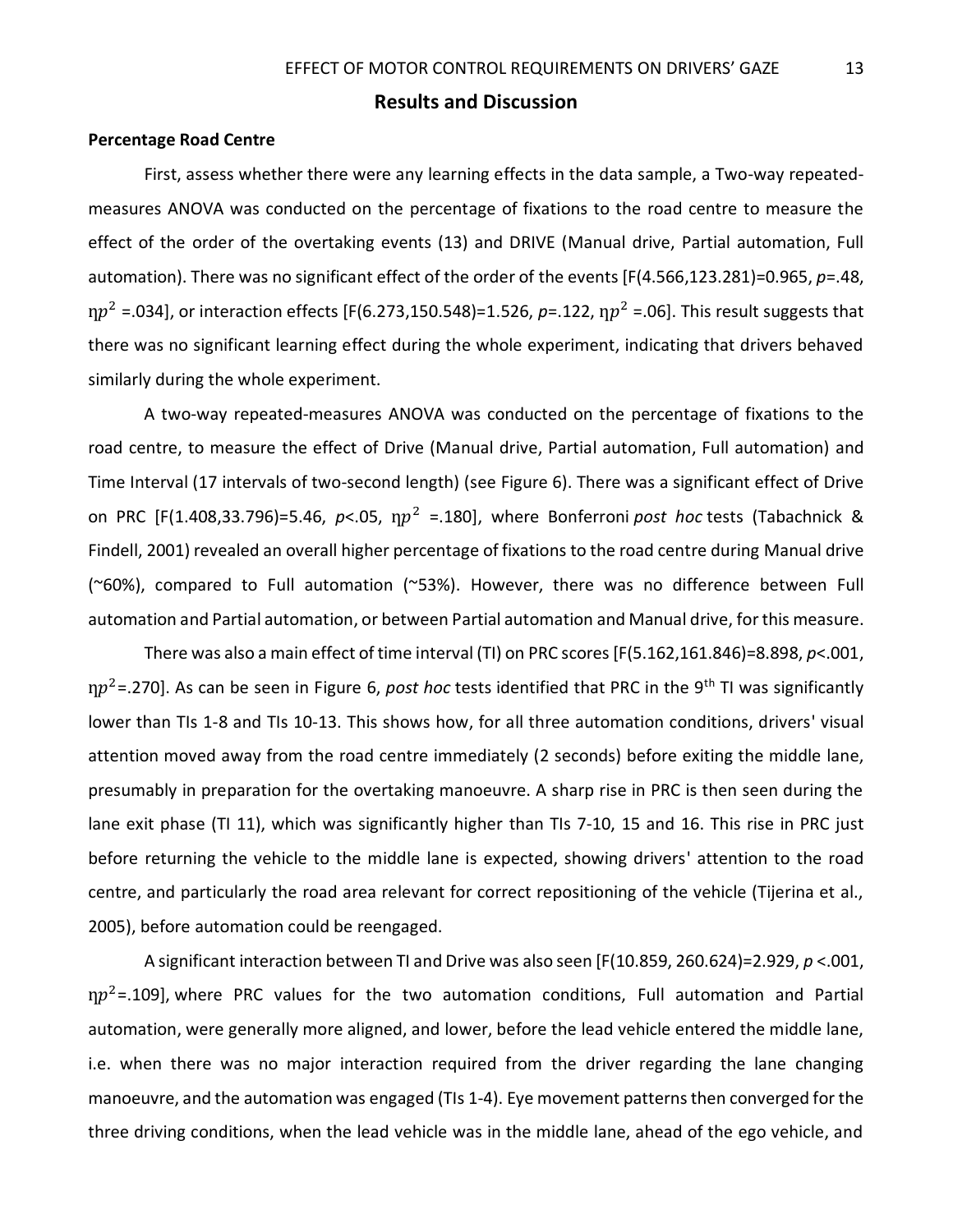remained similar until 2 seconds after lane exit (TIs 11-17), where drivers' attention to the road centre then dropped in Full automation, immediately after the manoeuvre execution, since less physical engagement with the vehicle was required.



<span id="page-14-0"></span>

Taken together, these results suggest some general patterns regarding drivers' information acquisition for these three types of lane-changing task, as governed by the level of automation. For the two automation drives, after attending to the requirement to intervene, drivers exhibit a sudden drop of visual attention towards the road centre, which is similar to that of the manual drive, presumably because they continue to sample information from the road environment, for example looking towards the side mirror and destination lane, to decide whether it is safe to overtake. Further analyses performed indicated that most of the drivers fixated to the right AoI (where the wing mirror is located) before the initiation of the manoeuvre, during TIs 8, 9 and 10, where the drop of PRC was registered. However, this was much higher for the manual drive (Percentage of drivers looking at the right AoI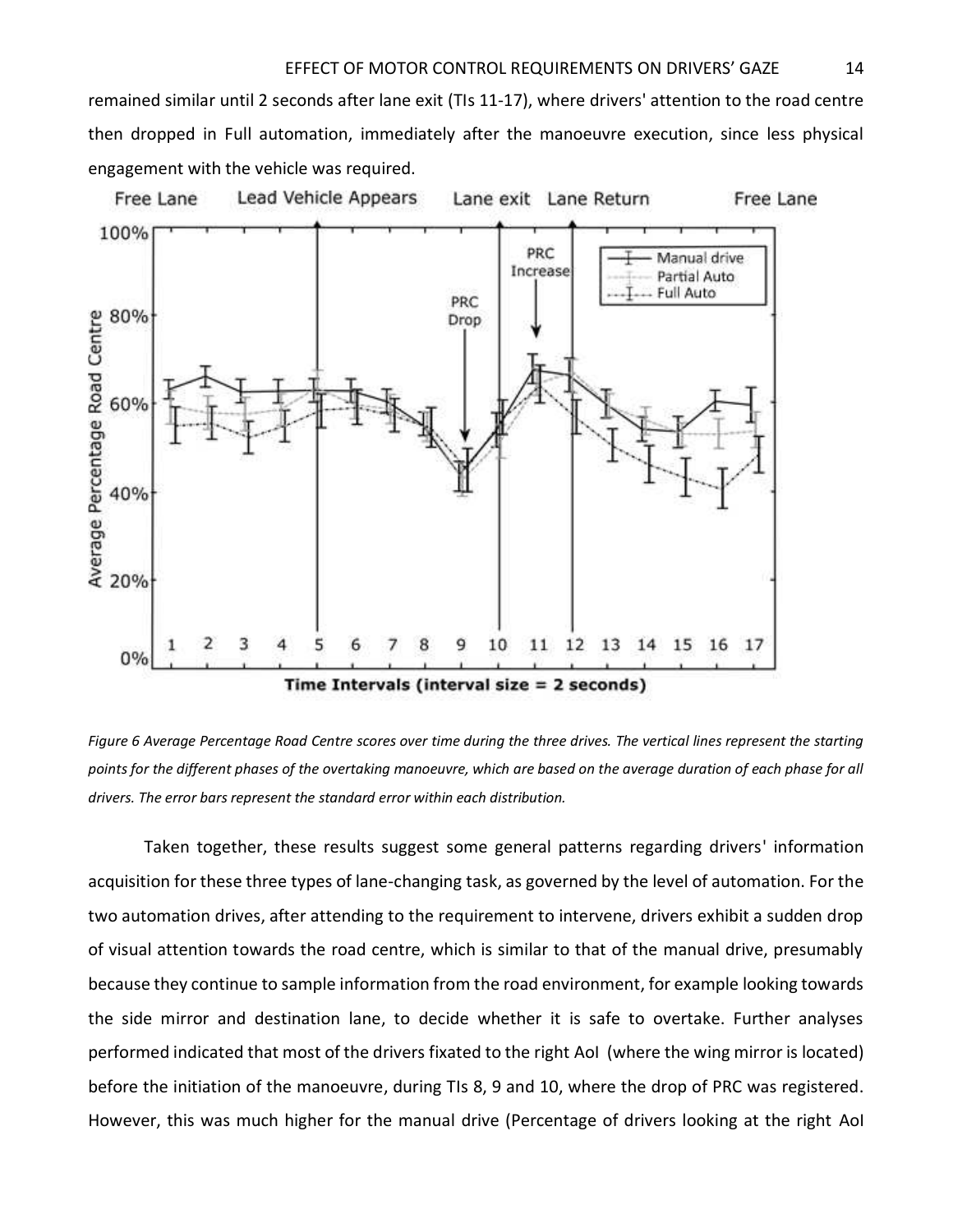during these time periods pattern: Manual drive = 100%, Partial automation = 89.96%, Full automation = 86.17%). Once they acquired the relevant information, there was a sharp increase in the amount of attention towards the central AoI, for all three drives. An increase in fixations to the road centre is seen for all drives, after lane exit, which shows that, regardless of automation level, all drivers were looking to the destination lane, which they are merging into. This is presumably in order to ensure the path ahead in their destination lane is free, or to coordinate their visual-motor control of the task. Similar results have been reported for lane changing in manual driving by Salvucci & Liu (2002), Salvucci Liu & Boer (2001) and by Tijerina et al. (2005), who showed a reduction in drivers' attention to the side (mirrors and shoulder check) and a focus on the target lane, located in the centre of their field of view. [Figure 6](#page-14-0) also shows that from 2 seconds after they returned to the middle lane, there is a steady reduction in drivers' PRC values, especially for the Full automation condition, with this reduced PRC remaining lower for this drive for 5-8 seconds after lane re-entry (TI 13-17).

Overall, these results illustrate that, even when drivers were not engaged in the physical act of changing lane, their visual attention to the road ahead, and the adjacent lane, was quite similar. These findings are similar to those reported by Mars and Navarro (2012) and suggest that drivers maintain the same level of attention to the driving environment, even when the perceptual-motor connection with the vehicle is broken. Considering that drivers are more likely to gaze towards the most informative information for the given task (Spargue & Ballard, 2004; Sullivan et al., 2012), it seems that the need for decision-making oriented information (such as the ones found in the speedometer and right-side mirrors) overcome the effects of the lack of motor control in lane change tasks. However, it is worth noting that similarities in gaze patterns were only observed during the moments of high decisionmaking demand, as the drivers' PRC values seem to diverge between the groups the further time away from the actual lane-change task. An analysis of PRC data over the 12 lane-changing manoeuvres showed no significant differences in this pattern over time during TIs 8-10 (which, according to Tijerina et al. (2005) are considered to be the moments of the preparation for a lane-change, [F(11,44)=.667, p > .05,  $np^2$  = .014], nor in drivers' fixation percentage to the right AoI [F(1.690,7.823)=1.665, p >.05,  $np^2$ = .029]. It remains to be seen if longer-term experience with the system affects this pattern.

## **Horizontal and Vertical Gaze Dispersion**

To understand which other areas of the road drivers attend to during lane changes and whether this is different for manual versus automated driving, we analysed the standard deviation of gaze yaw and pitch, plotting the dispersion of gaze for each phase of the lane change manoeuvre. Two repeated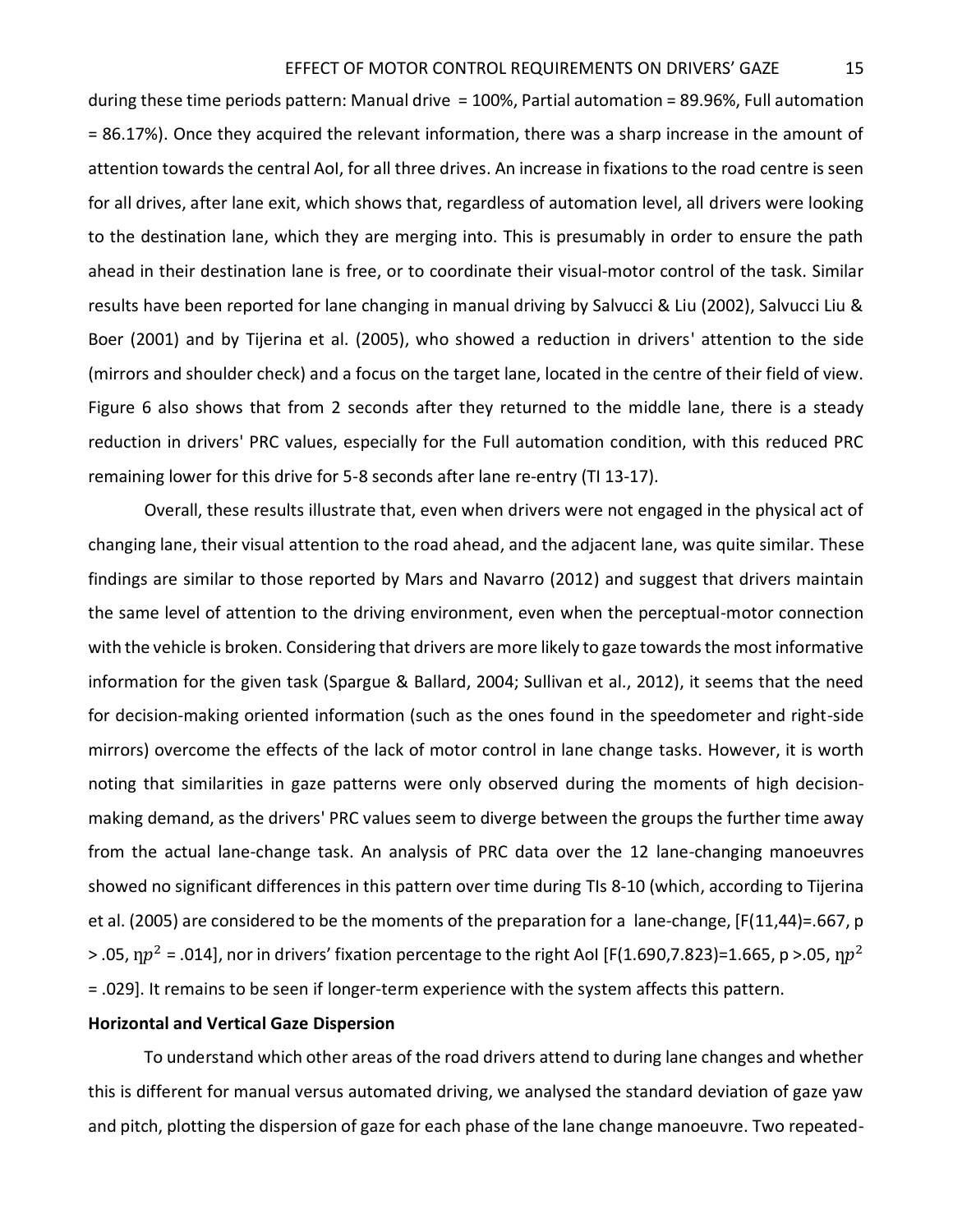measures, two-way ANOVAs (one for pitch and the other for yaw gaze dispersion) were conducted, to assess the effect of Drive (Manual drive, Partial automation, Full automation) in one of four Time Windows: 1) before the lead vehicle entered the middle lane; 2) time spent behind the lead vehicle; 3) time in offside lane, and 4) time after the overtake manoeuvre was complete (ego-vehicle returns to the middle lane, see [Figure 2\)](#page-8-0). Regarding horizontal gaze dispersion, the data for drivers' standard deviation of yaw was not normally distributed, showing a slight positive skew, which was corrected through logarithmic transformation.

Analyses of results showed that there was no main effect of Drive [F (2,32) =.845, *p* >.05  $np^2$ =.050] on yaw gaze patterns. However, there was a significant main effect of Time Window [F(3,48)=21.803,  $p < 0.001$ ,  $np^2 = 0.577$ ], where horizontal gaze dispersion was significantly higher for TWs 2 and 4 (*M =* 7.690; 8.348, before and after the manoeuvre, respectively). Based on the results from the previous section [\(Percentage Road Centre\)](#page-13-0), there was an increased amount of fixations to the side AoIs (left and right, where the wing mirrors are located) during the period of time equivalent to TW 2 (see TIs 8-10, in [Figure 6\)](#page-14-0). This increased lateral dispersion can be explained by the fact that drivers were inspecting the side lanes in order to decide how to act. These results reaffirm what was found for the PRC analyses, where drivers' visual attention to the road centre varied across time in the same way for the three Drives. These findings reinforce the idea that the nature of the task – in this case, overtaking a lead vehicle – has a strong influence on drivers' horizontal gaze patterns, regardless of the automation condition.

There was also a significant interaction between Time Window and Drive [F(6,96)=2.235, *p* < .05, ƞ<sup>2</sup>=.123], with *posthoc* Bonferroni tests showing the highest dispersion in yaw gaze for Full automation, during TW 3, i.e. when the vehicle was in the offside lane. As stated above, even if the overall pattern of dispersion was similar since this stage of the lane change was managed by the automated system in Full automation, drivers have no real reason to pay attention to the vehicle's heading, showing more gaze dispersion and less attention to the road centre.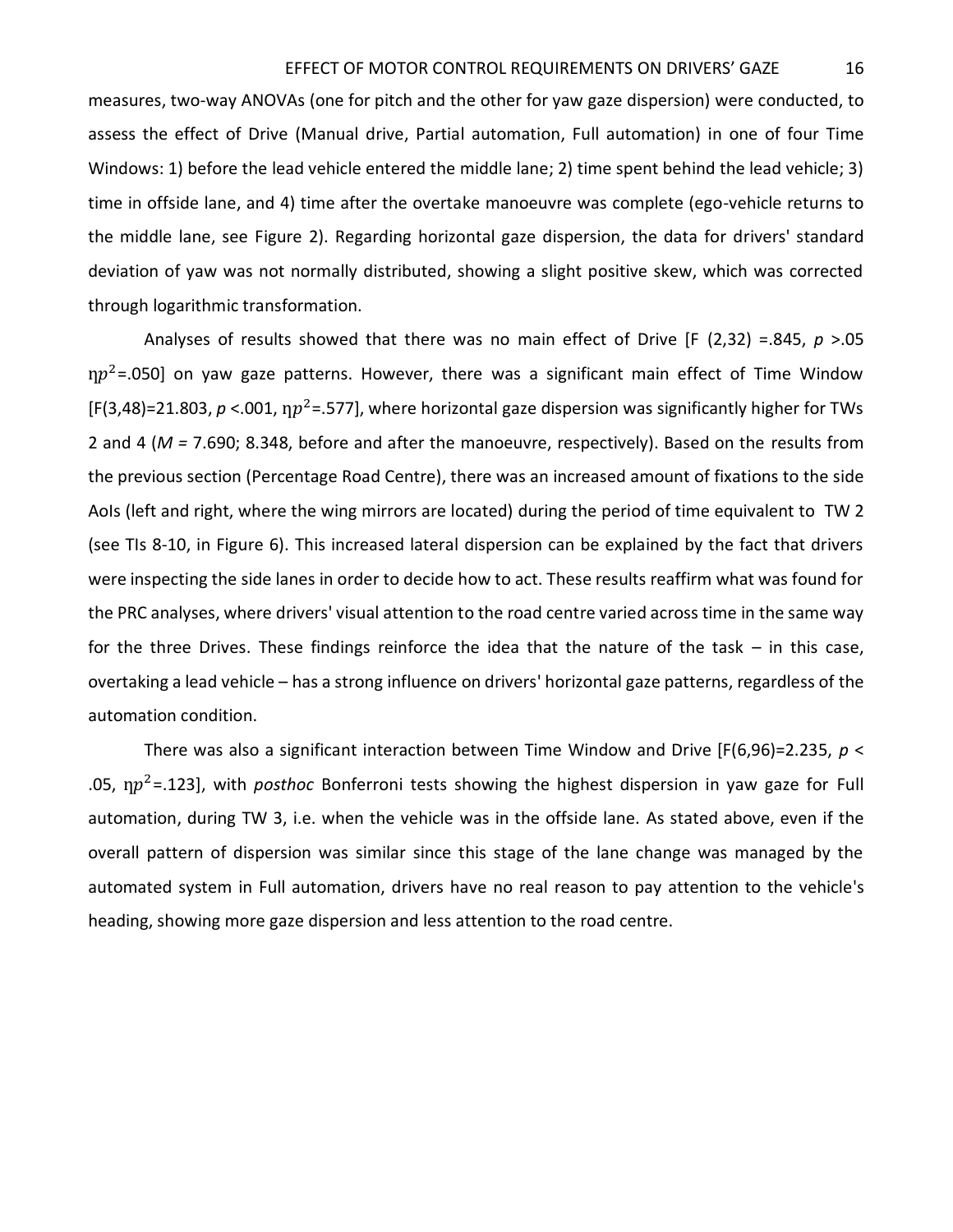

*Figure 7 Average standard deviation of gaze Yaw over time, during the different automation conditions. TW 1 represents the time 10 seconds before the entrance of the lead vehicle on the middle lane, TW 2 is the time that the ego vehicle spent behind the lead. The error bars represent the standard error within each distribution.* 

An analysis of drivers' vertical gaze dispersion showed a significant main effect of Drive [F(2,34)=6.361,  $p$ <.001,  $np^2$ =.272], where SD of Pitch was higher overall in Partial automation, compared to Full automation. Results also showed the least degree of variability in gaze pitch for both Full automation and Manual drive. There was a significant effect of Time Window [F(3,51)=7.606,  $p$ <.001,  $np^2$ =.309] on SD of Pitch, which was higher in TWs 2 and 4 (before and after the manoeuvre) than in TW 1 (before lead vehicle entering the middle lane). Finally, there was a significant interaction between Drive and Time Window [F(3.180, 54.151)=9.973,  $p<0.01$ ,  $np^2$ =.370], where SD of Pitch in Manual drive was higher than Partial automation and Full automation in TW 1, the period before the merging of the lead vehicle into the middle lane.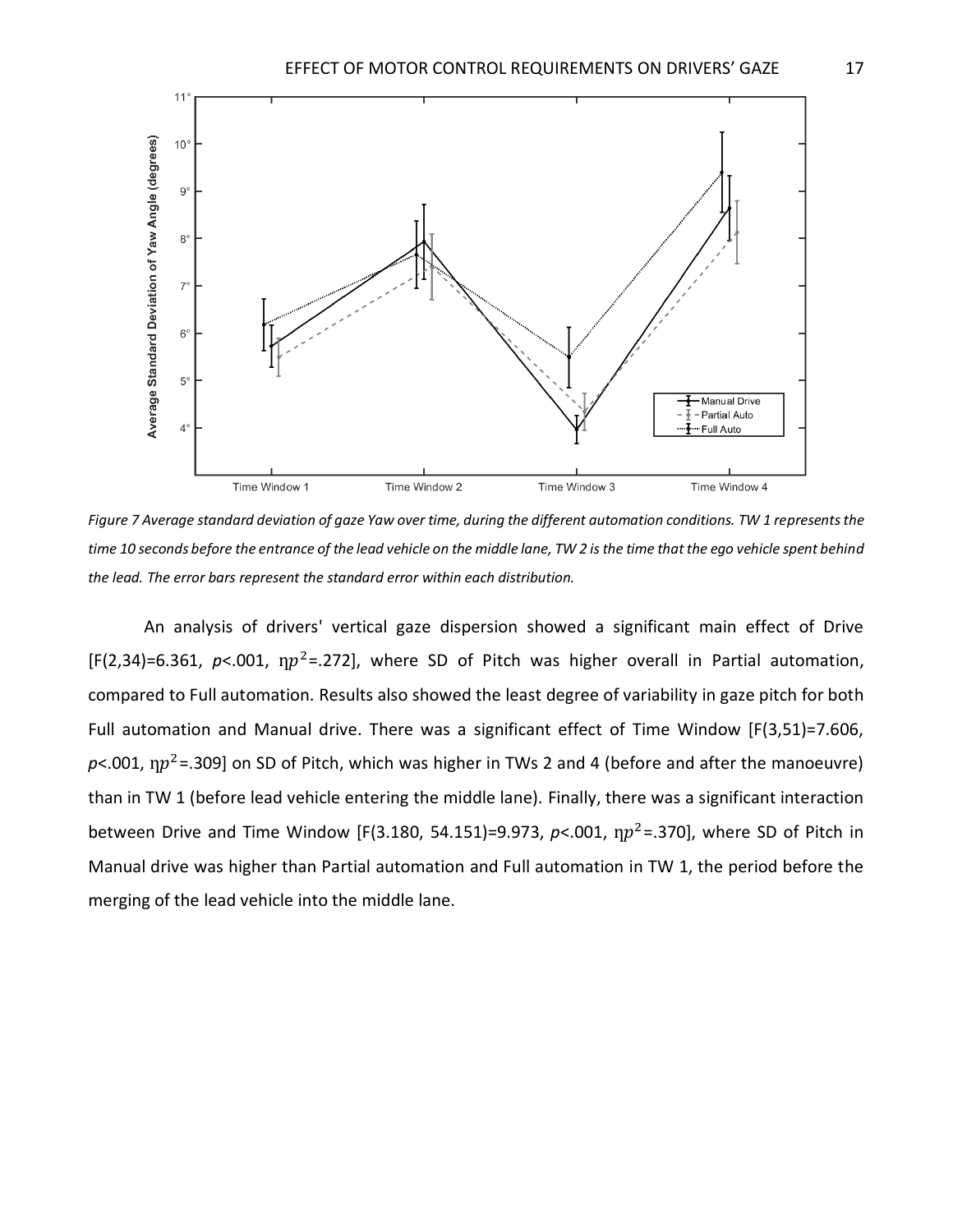

<span id="page-18-0"></span>*Figure 8 Average standard deviation of gaze pitch over time, during the different automation conditions. TW 1 represents the time 10 seconds before the entrance of the lead vehicle on the middle lane, TW 2 is the time that the ego vehicle spent behind the lead. The error bars represent the standard error within each distribution.* 

A higher SD of Pitch was also observed for Partial automation in TWs 2-4. Further analyses showed that during this time, the place most fixated (after the road centre, which was always the most fixated area) by the drivers in Partial automation condition was the bottom (11% in TW2 and 15.45% in TW4). These results suggest that drivers' need to acquire additional information was highest during the Partial automation condition when their attention to the actions of the lead vehicle and information provided by the HMI (located in the bottom AoI) was highest. As this was the only condition where a transition of control to manual was required, the significant increase of drivers' gaze dispersion towards the bottom AoI during TW1 and TW4 suggests that drivers used the vehicle HMI mostly during Partial automation, to assist with information about the disengagement/re-engagement of the system. On the other hand, the low levels of Pitch SD in Full automation suggest a lesser urgency for drivers to access the information presented in the instrument cluster (both the automation HMI and speedometer), also suggesting that drivers trusted the automated system, perhaps even pressing the 'lane changing button' on the steering wheel, without looking down at the HMI. Following the same logic used in Sullivan et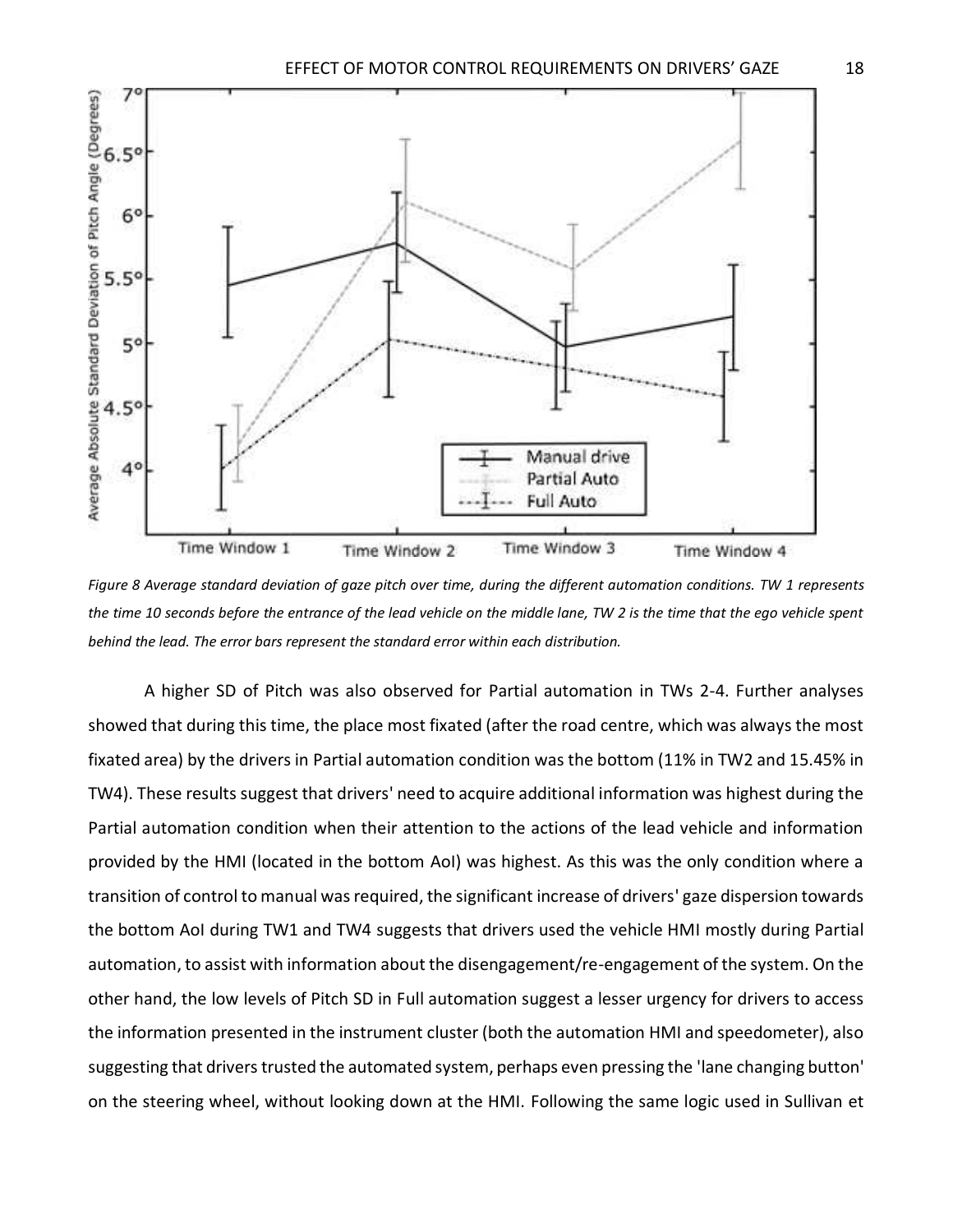al. 's (2012) study, assuming high uncertainty of specific information (due to the induced OOTL state), drivers seemed only to see value in the HMI information during moments of transitions of control.

[Figure 8 s](#page-18-0)hows how drivers' pitch gaze dispersion is affected by the different demands imposed by the DVE (Crundall et al., 2003), and that this is not the same for the three different drives. In TW1, where there was no vehicle in the middle lane, the only condition which required attention to heading and speed control was Manual drive, which shows the highest vertical gaze dispersion. As outlined above, for TW 2 and 4, drivers in Partial automation had one extra task, when compared to the two other conditions: transition of control from automation to manual mode, and vice versa, which accounts for the higher SD of gaze in this condition, and highlights the need for reliable and timely information for drivers for such transitions of control.

# **Conclusion**

The goal of this paper was to evaluate the impact of different levels of motor control requirements for task execution on drivers' gaze behaviour during lane changing manoeuvres assisted by vehicle automation. To do so, drivers' percentage of eye fixations to the road centre, as well as gaze dispersion metrics were compared between different test conditions in a lane change task. For each condition, drivers were required to intervene manually with different intensities (control the whole task, transition control to overtake, push the indicator lever to allow automated lane change) in order to complete the manoeuvre.

Percentage road centre (PRC) analyses showed that, during moments of low task demand, drivers' attention to the road centre was lower whenever they were not in active control of the driving task. On the other hand, the differences in their gaze behaviour were quickly resumed (as also reported by Louw et al., 2017) whenever drivers moved closer to the lane change event. Regardless of the level of vehicle automation, drivers' visual attention was directed away from the centre of the road at the same time, immediately before the initiation of an overtaking manoeuvre, which was then refocused towards the road centre during its execution. The observed pattern is similar to that reported in previous literature on manual lane change (Gipps, 1986; Salvucci & Liu, Boer 2001). This result leads us to the assumption that, regardless of drivers' manual engagement with vehicle control, the demands imposed by the task in hand seem to directly affect the way they sample their surroundings for information (Spargue & Ballard, 2004), even if they do not have to actively interact with such information.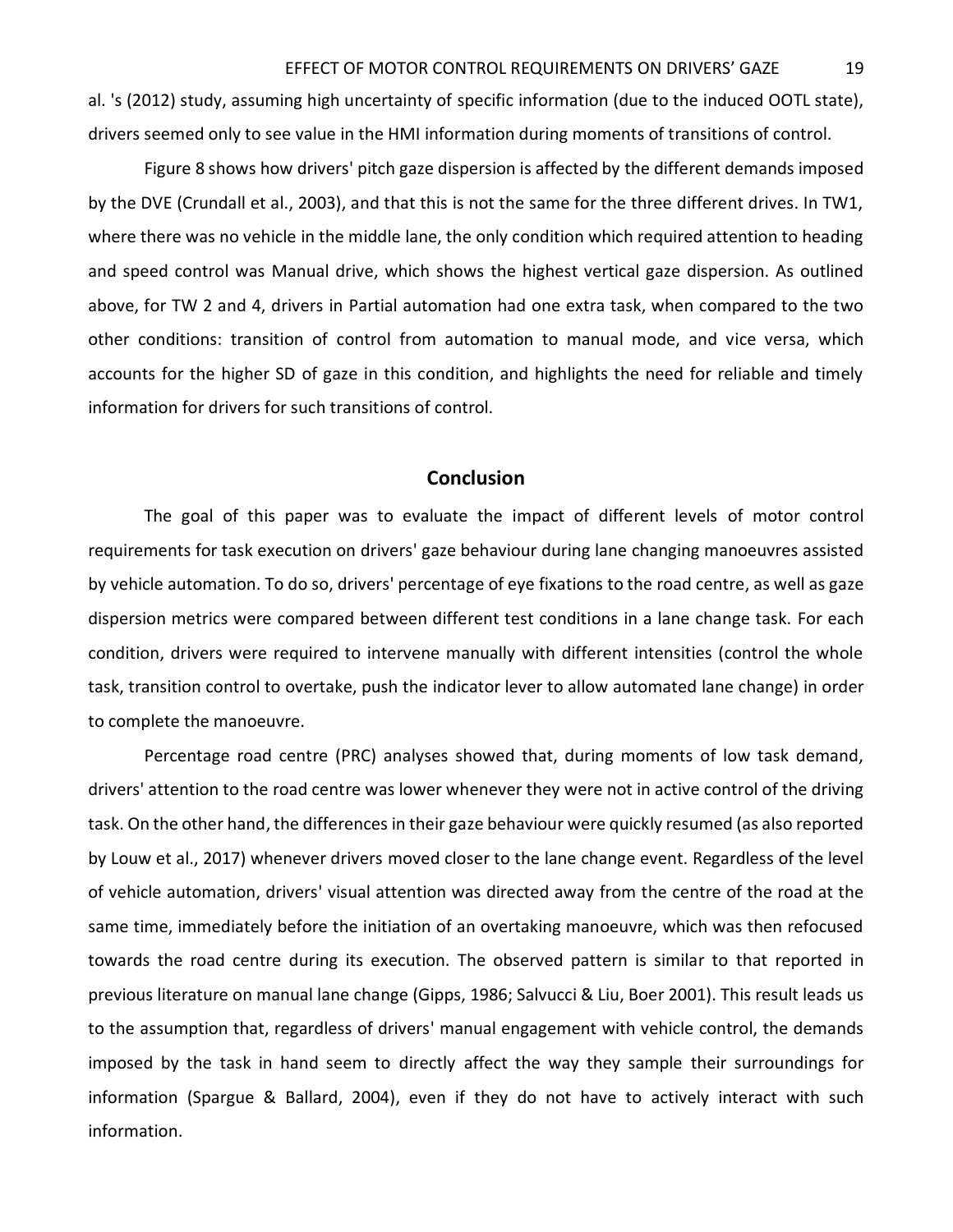## EFFECT OF MOTOR CONTROL REQUIREMENTS ON DRIVERS' GAZE 20

In general, drivers' horizontal gaze dispersion was not significantly affected by the different levels of motor control requirements. On the other hand, drivers' vertical gaze dispersion was higher during times when a transition of control was required, with further analysis confirming that this dispersion was generally targeted to the bottom AoI, where the system interface was located. This result suggests that HMI information is especially useful during moments of transitions of control, probably to confirm whether the transition was successful or not, as the interface was the only information source about the system status. Therefore, system designers should consider prioritising a clear identification of system status on vehicle HMI since our results suggest such information encourages drivers to move their eyes towards that area.

This study supports Mackenzie & Harris' (2015) assumption that drivers not in physical control of the driving task change the focus of their visual attention, based on new monitoring priorities. The results observed also suggest that system-based information on an interface is generally not a priority for drivers in automation, outside moments where a transition of control is required, with drivers preferring to direct their attention towards the outside road environment. The implications of these findings are an important consideration for road safety, if drivers become complacent and over trust system information (Miyajima et al., 2015), especially during silent automation failures, where a Takeover-Request by the automation is absent (Louw et al., 2019).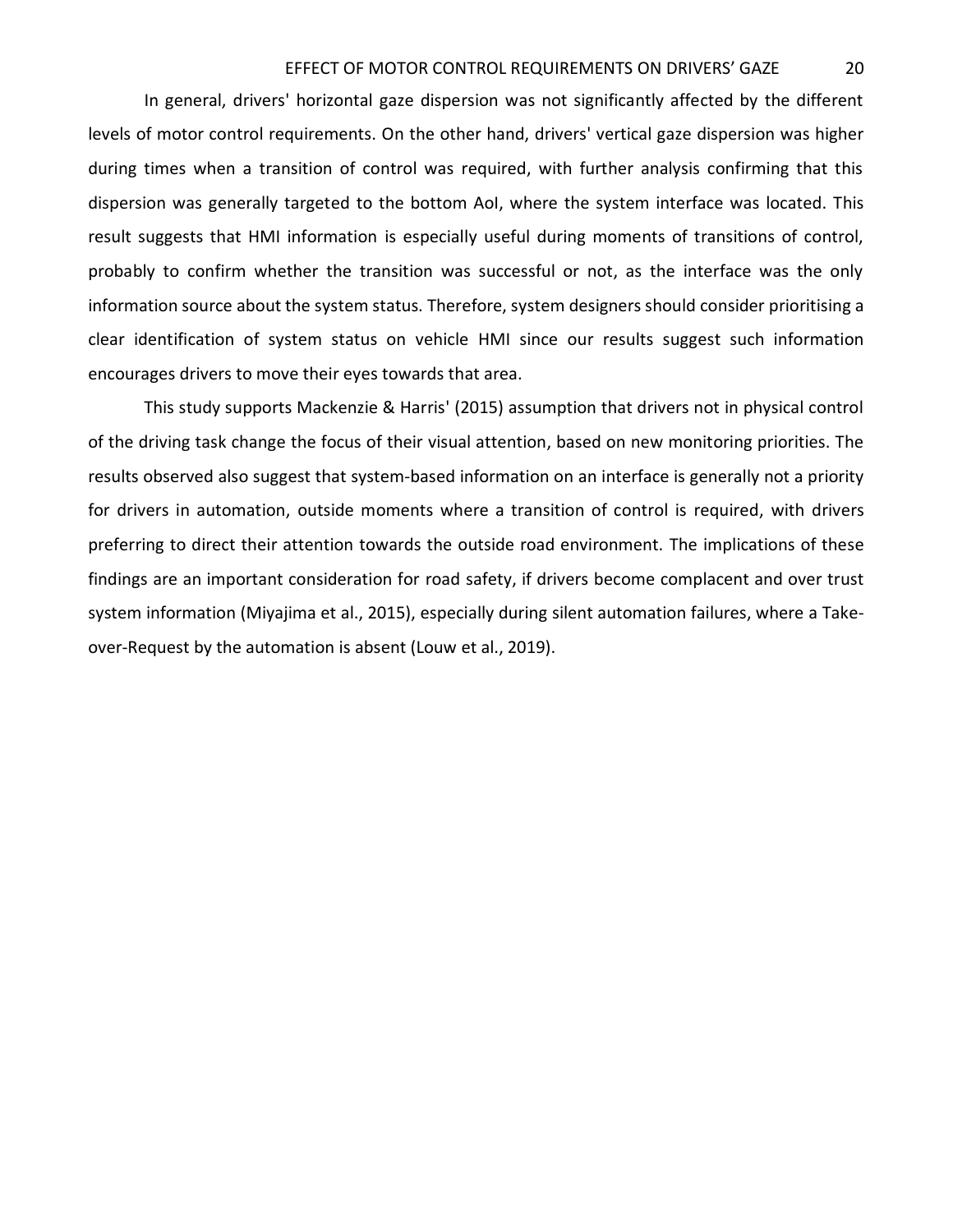#### References

- Borji, A., & Itti, L. (2013). State-of-the-art in visual attention modeling. *IEEE Transactions on Pattern Analysis and Machine Intelligence*, *35*(1), 185–207. https://doi.org/10.1109/TPAMI.2012.89
- Carrasco, M. (2011). Visual attention: The past 25 years. *Vision Research*, *51*(13), 1484–1525. https://doi.org/10.1016/j.visres.2011.04.012
- Carsten, O., Lai, F. C. H., Barnard, Y., Jamson, A. H., & Merat, N. (2012). Control Task Substitution in Semiautomated Driving. *Human Factors: The Journal of the Human Factors and Ergonomics Society*, *54*(5), 747–761. https://doi.org/10.1177/0018720812460246
- Chapman, P. R., & Underwood, G. (1998). Visual Search of Driving Situations: Danger and Experience. *Perception*, *27*(8), 951–964. https://doi.org/10.1068/p270951
- Chovan, J. D. (1994). Examination of lane change crashes and potential IVHS countermeasures. In *National Highway Traffic Safety Administration*.
- Conover, W. J. (1999). *Practical nonparametric statistics*. Wiley.
- Crundall, D., Chapman, P., Phelps, N., & Underwood, G. (2003). Eye movements and hazard perception in police pursuit and emergency response driving. *Journal of Experimental Psychology: Applied*, *9*(3), 163–174. https://doi.org/10.1037/1076-898X.9.3.163
- Dambock, D., Weissgerber, T., Kienle, M., & Bengler, K. (2013). Requirements for cooperative vehicle guidance. *16th International IEEE Conference on Intelligent Transportation Systems (ITSC 2013)*, 1656–1661. https://doi.org/10.1109/ITSC.2013.6728467
- Doshi, A., & Trivedi, M. M. (2009). On the Roles of Eye Gaze and Head Dynamics in Predicting Driver's Intent to Change Lanes. *IEEE Transactions on Intelligent Transportation Systems*, *10*(3), 453– 462. https://doi.org/10.1109/TITS.2009.2026675
- Endsley, M. R. (2006). Situation Awareness. In *Handbook of Human Factors and Ergonomics* (pp. 528– 542). https://doi.org/10.1002/0470048204.ch20
- Endsley, M. R. (1995). Toward a Theory of Situation Awareness in Dynamic Systems. *Human Factors: The Journal of the Human Factors and Ergonomics Society*, *37*(1), 32–64. https://doi.org/10.1518/001872095779049543
- Gartenberg, D., Breslow, L., McCurry, J. M., & Trafton, J. G. (2014). Situation Awareness Recovery. *Human Factors: The Journal of the Human Factors and Ergonomics Society*, *56*(4), 710–727. https://doi.org/10.1177/0018720813506223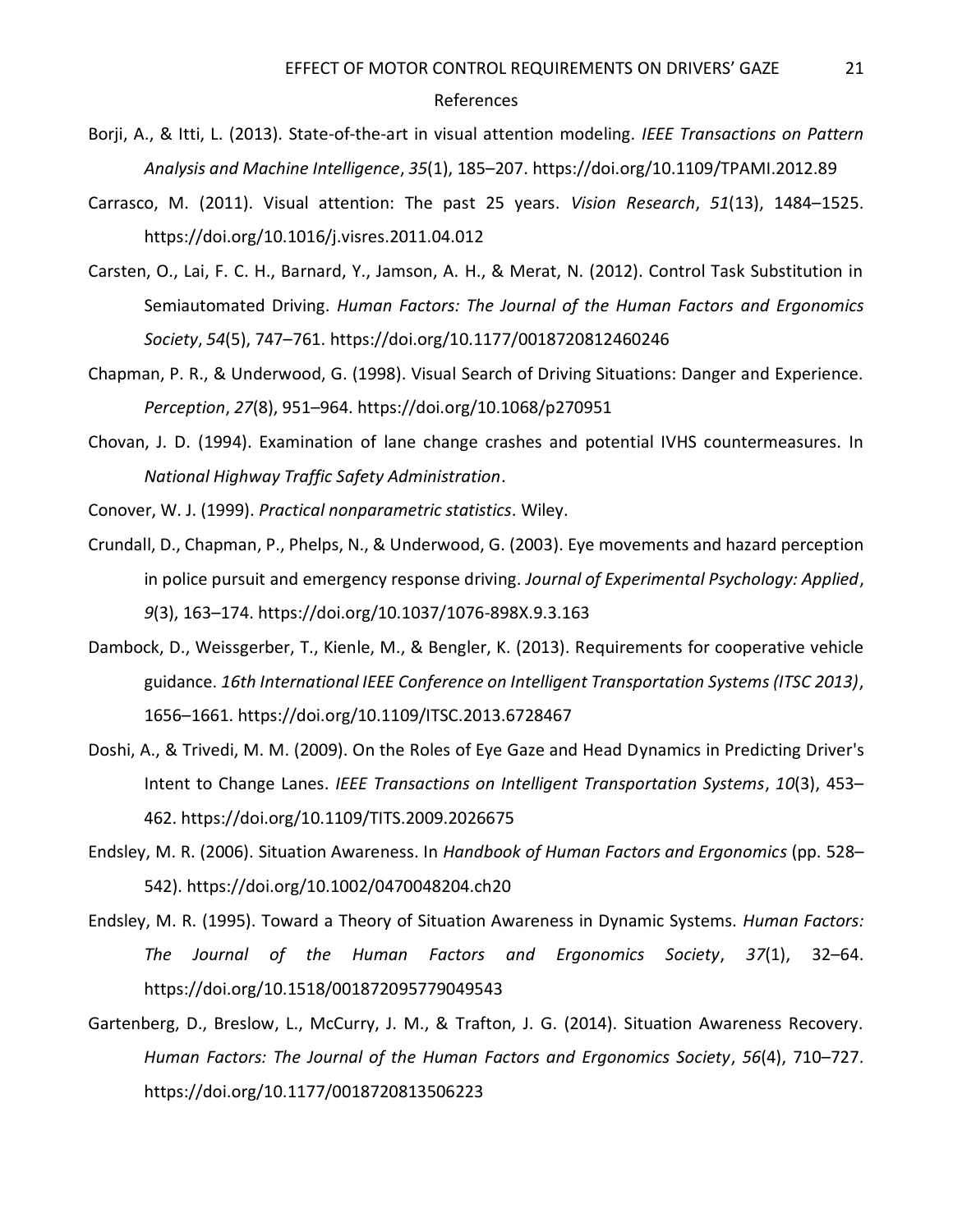- Gipps, P. G. (1986). A model for the structure of lane-changing decisions. *Transportation Research Part B*, *20*(5), 403–414. https://doi.org/10.1016/0191-2615(86)90012-3
- Land, M. F. (2006). Eye movements and the control of actions in everyday life. *Progress in Retinal and Eye Research*, *25*(3), 296–324. https://doi.org/10.1016/j.preteyeres.2006.01.002
- Louw, T., Kountouriotis, G., Carsten, O., & Merat, N. (2015). Driver inattention during vehicle automation: How does driver engagement affect resumption of control?. In 4th International Conference on Driver Distraction and Inattention (DDI2015), Sydney: proceedings. ARRB Group.
- Louw, T., Kuo, J., Romano, R., Radhakrishnan, V., Lenné, M. G., & Merat, N. (2019). Engaging in NDRTs affects drivers' responses and glance patterns after silent automation failures. *Transportation Research Part F: Traffic Psychology and Behaviour*, *62*, 870–882. https://doi.org/10.1016/J.TRF.2019.03.020
- Louw, T., Madigan, R., Carsten, O., & Merat, N. (2017). Were they in the loop during automated driving? Links between visual attention and crash potential. Injury prevention, 23(4), 281-286.
- Louw, T., & Merat, N. (2017). Are you in the loop? Using gaze dispersion to understand driver visual attention during vehicle automation. *Transportation Research Part C: Emerging Technologies*, *76*, 35–50. https://doi.org/10.1016/J.TRC.2017.01.001
- Mackenzie, A. K., & Harris, J. M. (2015). Eye movements and hazard perception in active and passive driving. *Visual Cognition*, *23*(6), 736–757. https://doi.org/10.1080/13506285.2015.1079583
- Madigan, R., Louw, T., & Merat, N. (2018). The effect of varying levels of vehicle automation on drivers' lane changing behaviour. *PloS one*, *13*(2).
- Merat, N., Jamson, A. H., Lai, F. C., Daly, M., & & Carsten, O. M. (2014). Transition to manual: Driver behaviour when resuming control from a highly automated vehicle. *Transportation Research Part F: Traffic Psychology and Behaviour*, *27*, 274–282. https://doi.org/10.1016/J.TRF.2014.09.005
- Mole, C. D., Lappi, O., Giles, O., Markkula, G., Mars, F., & Wilkie, R. M. (2019). Getting Back Into the Loop: The Perceptual-Motor Determinants of Successful Transitions out of Automated Driving. *Human Factors: The Journal of the Human Factors and Ergonomics Society*, (January), 001872081982959. https://doi.org/10.1177/0018720819829594
- Mole, C., Giles, O., Merat, N., Romano, R., Markkula, G., & Wilkie, R. (2019, April). Where you look during automation influences where you steer after take-over. In PROCEEDINGS of the 10th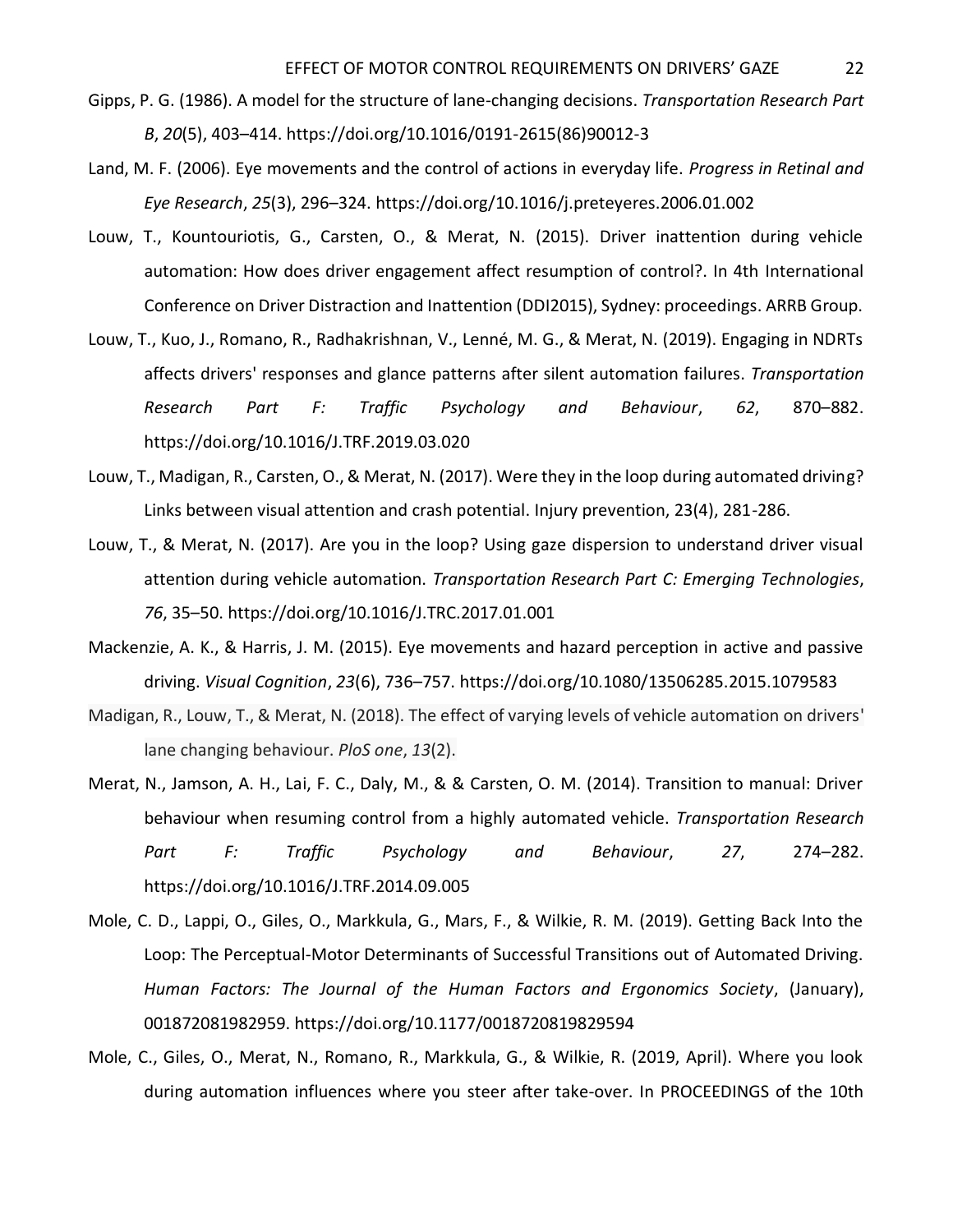International Driving Symposium on Human Factors in Driver Assessment, Training and Vehicle Design (2019 Driving Assessment Conference). University of Iowa.

- Navarro, J., François, M., & Mars, F. (2016). Obstacle avoidance under automated steering: Impact on driving and gaze behaviours. *Transportation Research Part F: Traffic Psychology and Behaviour*, *43*, 315–324. https://doi.org/10.1016/j.trf.2016.09.007
- Parasuraman, R., Sheridan, T. B., & Wickens, C. D. (2000). A Model for Types and Levels of Human Interaction with Automation. *Systems and Humans*, *30*(3).
- Posner, M. I. (1980). Orienting of attention. *Quarterly Journal of Experimental Psychology*, *32*(1), 3–25. https://doi.org/10.1080/00335558008248231
- SAE. (2018). Summary of SAE International's Levels Of Driving Automation For On-Road Vehicles. Retrieved 9 November 2017, from https://www.sae.org/misc/pdfs/automated\_driving.pdf
- Salvucci, D. D., & Liu, A. (2002). The time course of a lane change: Driver control and eye-movement behavior. *Transportation Research Part F: Traffic Psychology and Behaviour*, *5*(2), 123–132. https://doi.org/10.1016/S1369-8478(02)00011-6
- Salvucci, D. D., Liu, A., & Boer, E. R. (2001). Control and monitoring during lane changes. Vision in Vehicles, 9.
- Sivak, M. (1996). The Information That Drivers Use: Is it Indeed 90% Visual? *Perception*, *25*(9), 1081– 1089.<https://doi.org/10.1068/p251081>
- Sprague, N., & Ballard, D. (2004). Eye movements for reward maximization. In Advances in neural information processing systems (pp. 1467-1474).
- Sullivan, B. T., Johnson, L., Rothkopf, C. A., Ballard, D., & Hayhoe, M. (2012). The role of uncertainty and reward on eye movements in a virtual driving task. Journal of vision, 12(13), 19-19.
- Tabachnick, B. G., & Fidell, L. S. (2001). Using multivariate statistics. Allyn and Bacon. Needham Heights, MA.
- Terai, H., Okuda, H., Hitomi, K., Bando, T., Miyajima, C., Hirayama, T., … Takeda, K. (2015). An Experimental Study on the Difference in Drivers' Decision-making Behavior During Manual and Supported Driving. *Procedia Manufacturing*, *3*, 3136–3141. https://doi.org/10.1016/j.promfg.2015.07.974
- Tijerina, L., Garrott, W., Stoltzfus, D., & Parmer, E. (2005). Eye glance behavior of van and passenger car drivers during lane change decision phase. *Transportation Research Record: Journal of the Transportation Research Board*, *1937*, 37-43.